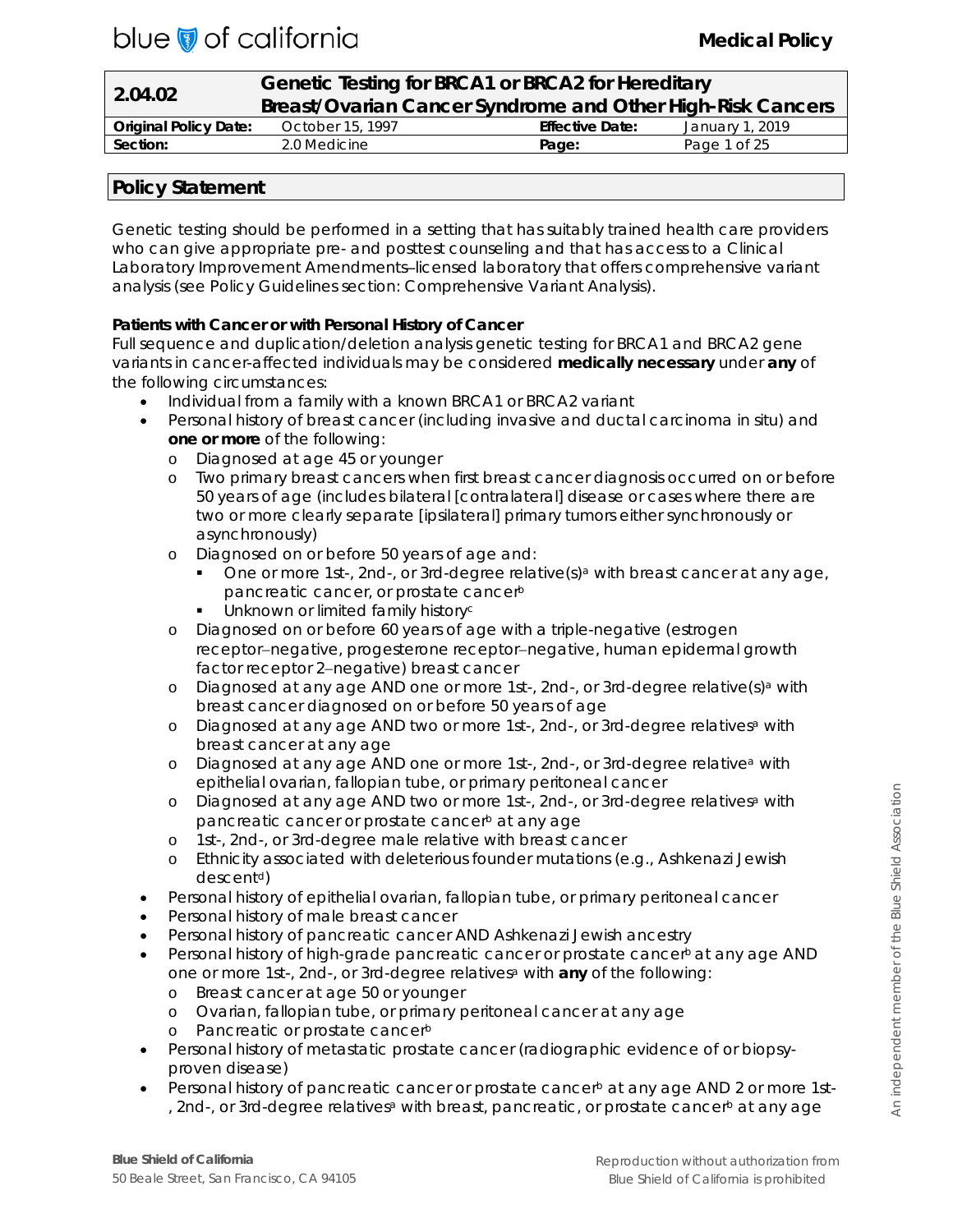Page 2 of 25

• *BRCA1 or BRCA2* pathogenic mutation detected by tumor profiling on any tumor type in the absence of germline mutation analysis

#### **Familial Assessment Descriptions**

<sup>a</sup> For familial assessment, 1st-, 2nd-, and 3rd-degree relatives are blood relatives on the same side of the family (maternal or paternal):

- 1st-degree relatives are parents, siblings, and children
- 2nd-degree relatives are grandparents, aunts, uncles, nieces, nephews, grandchildren, and half-siblings
- 3rd-degree relatives are great-grandparents, great-aunts, great-uncles, greatgrandchildren, and first cousins

<sup>b</sup> For familial assessment, prostate cancer is defined as Gleason score greater than or equal to 7 <sup>c</sup> For example, fewer than 2 first- or second-degree female relatives having lived beyond age 45 in either lineage. In families with a large number of unaffected female relatives, the likelihood of variant detection may be very low

<sup>d</sup> Testing for Ashkenazi Jewish or other founder mutation(s) should be performed first (see Policy Guidelines section: High-Risk Ethnic Groups)

#### **Patients without Cancer or without History of Cancer**

(See Policy Guidelines section: Testing Unaffected Individuals)

Genetic testing for *BRCA1* and *BRCA2* (including deletions and duplications) variants of cancerunaffected individuals may be considered **medically necessary** under **any** of the following circumstances:

- Individual from a family with a known *BRCA1* or *BRCA2* variant
- First- or second-degree blood relative meeting any criterion listed above for Patients with Cancer
- Third-degree blood relative with **both** of the following:
	- o Breast cancer (including invasive and ductal carcinoma in situ) and/or ovarian, fallopian tube, or primary peritoneal cancer
	- o Two or more 1st-, 2nd-, or 3rd-degree relativesa with breast cancer (at least one with breast cancer at age 50 or younger) and/or ovarian, fallopian tube, or primary peritoneal cancer

Genetic testing for *BRCA*1 and *BRCA2* variants in cancer-affected individuals or of cancerunaffected individuals with a family history of cancer when criteria above are not met (including genetic screening in the general population) is considered **investigational**.

Genetic testing in minors for *BRCA1* and *BRCA2* variants is considered **investigational**.

#### **Confirmatory BRCA Testing**

Confirmatory BRCA testing may be considered **medically necessary** for patients who underwent over-the-counter (OTC) U.S. Food and Drug Administration (FDA) approved genetic screening and were found to have a pathogenic *BRCA1* or *BRCA2* mutation (including one of the three Ashkenazi founder mutations).

#### **Panel Testing**

Large multi-gene panels including multiple genes that are not highly associated with hereditary breast and ovarian cancer (see Policy Guidelines) are considered **investigational**.

# **Policy Guidelines**

Testing related to hereditary colorectal cancer, see Blue Shield of California Medical Policy: Genetic Testing for Lynch Syndrome and Other Inherited Colon Cancer Syndromes.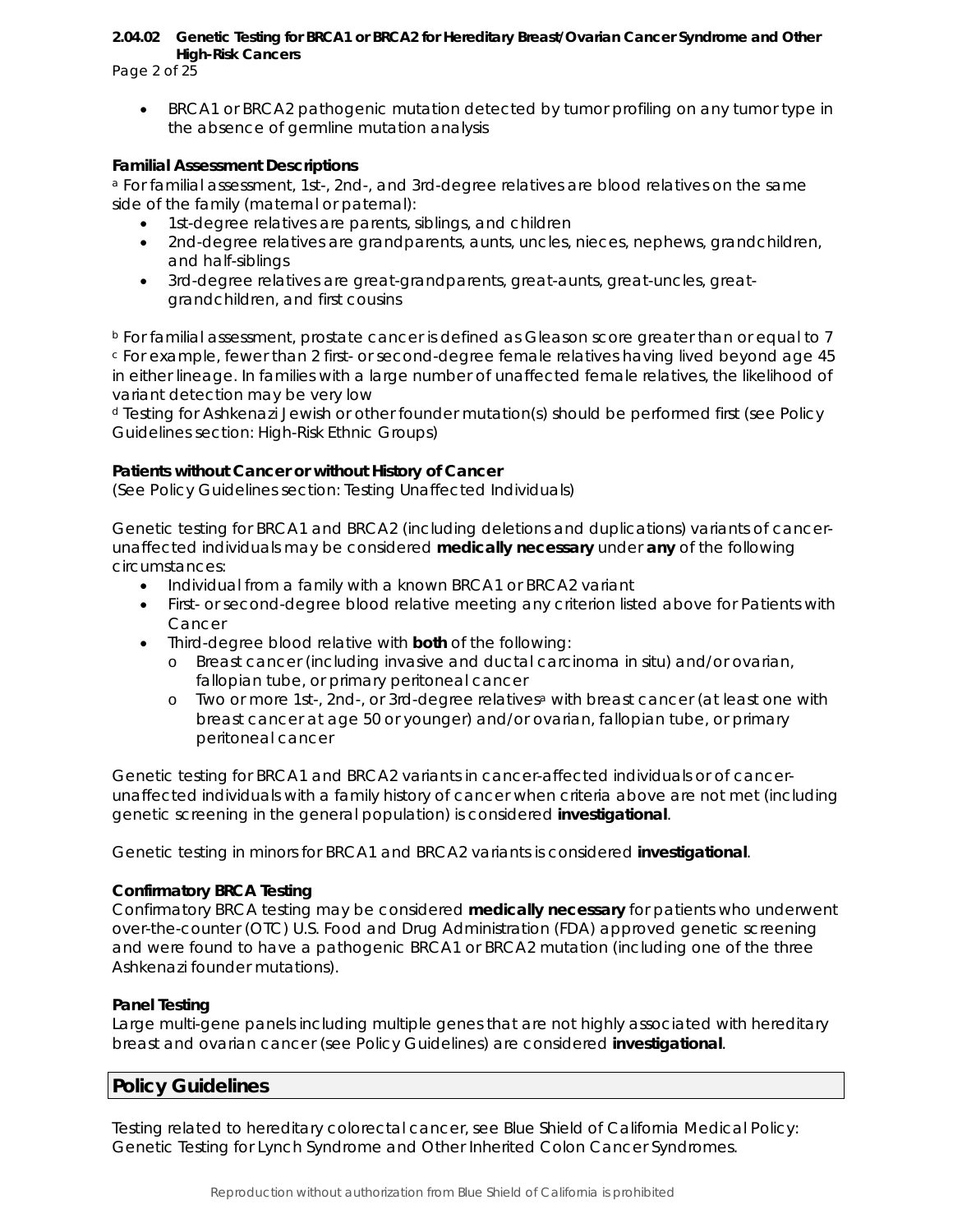Page 3 of 25

Panel testing related to non-small-cell lung cancer, see Blue Shield of California Medical Policy: Circulating Tumor DNA for Management of Non-Small-Cell Lung Cancer (Liquid Biopsy).

Panel testing related to cancers other than breast, ovarian, colorectal, and non-small-cell lung cancer, see Blue Shield of California Medical Policy: Genetic Panel Testing for Susceptibility to Hereditary Cancers.

Current U.S. Preventive Services Task Force guidelines recommend screening women with any family history of breast, ovarian, tubal, or peritoneal cancer. Women with positive screening results should receive genetic counseling and, if indicated after counseling, *BRCA* testing (grade B recommendation).

Recommended screening tools designed to identify a family history that may be associated with an increased risk for potentially harmful variants in *BRCA1* or *BRCA2* are:

- Ontario Family History Assessment Tool (FHAT)
- Manchester Scoring System
- Referral Screening Tool (RST)
- Pedigree Assessment Tool (PAT)
- Family History Screen (FHS-7)

**Note:** For payment authorization, this testing will be limited to single-site analysis of the mutation identified and will be performed at contracted laboratories.

#### **Recommended Testing Strategies**

Complete testing includes at a minimum: Full sequence and duplication/deletion analysis of *BRCA1*and *BRCA2.* PALB2 is indicated if initial testing is negative (or may be included in an initial limited panel).

Patients who meet criteria for genetic testing as outlined in the policy statements above should have complete testing. Additional testing does not need to continue once a known harmful variant is found:

- In patients with a known familial *BRCA* variant, targeted testing for the specific variant is recommended as the first step
- In patients with unknown familial *BRCA* variant:
	- o Non-Ashkenazi Jewish descent:
		- To identify clinically significant variants, NCCN advises testing a relative who has breast or ovarian cancer—especially with early-onset disease, bilateral disease, multiple primaries, or ovarian cancer—because that individual has the highest likelihood of obtaining a positive test result
		- **If no living family member with breast or ovarian cancer is available for testing,** NCCN suggests testing first- or second-degree family members affected with cancer thought to be related to deleterious *BRCA1* or *BRCA2* variants (e.g., prostate cancer, pancreatic cancer, melanoma)
		- **If no familial variant can be identified:** 
			- Full sequencing along with full testing for *common and uncommon* large genomic rearrangements (deletions, duplications)
				- More than 90% of *BRCA* variants will be detected by full sequencing alone
				- Adding common deletions and duplications will detect another 2.5%
				- $\triangle$  Adding uncommon large deletions and duplications (e.g., BART or BRCA Analysis Rearrangement Test) detects less than 1% more
				- ❖ Full testing will detect 93.5% of BRCA related variants
	- o Ashkenazi Jewish descent: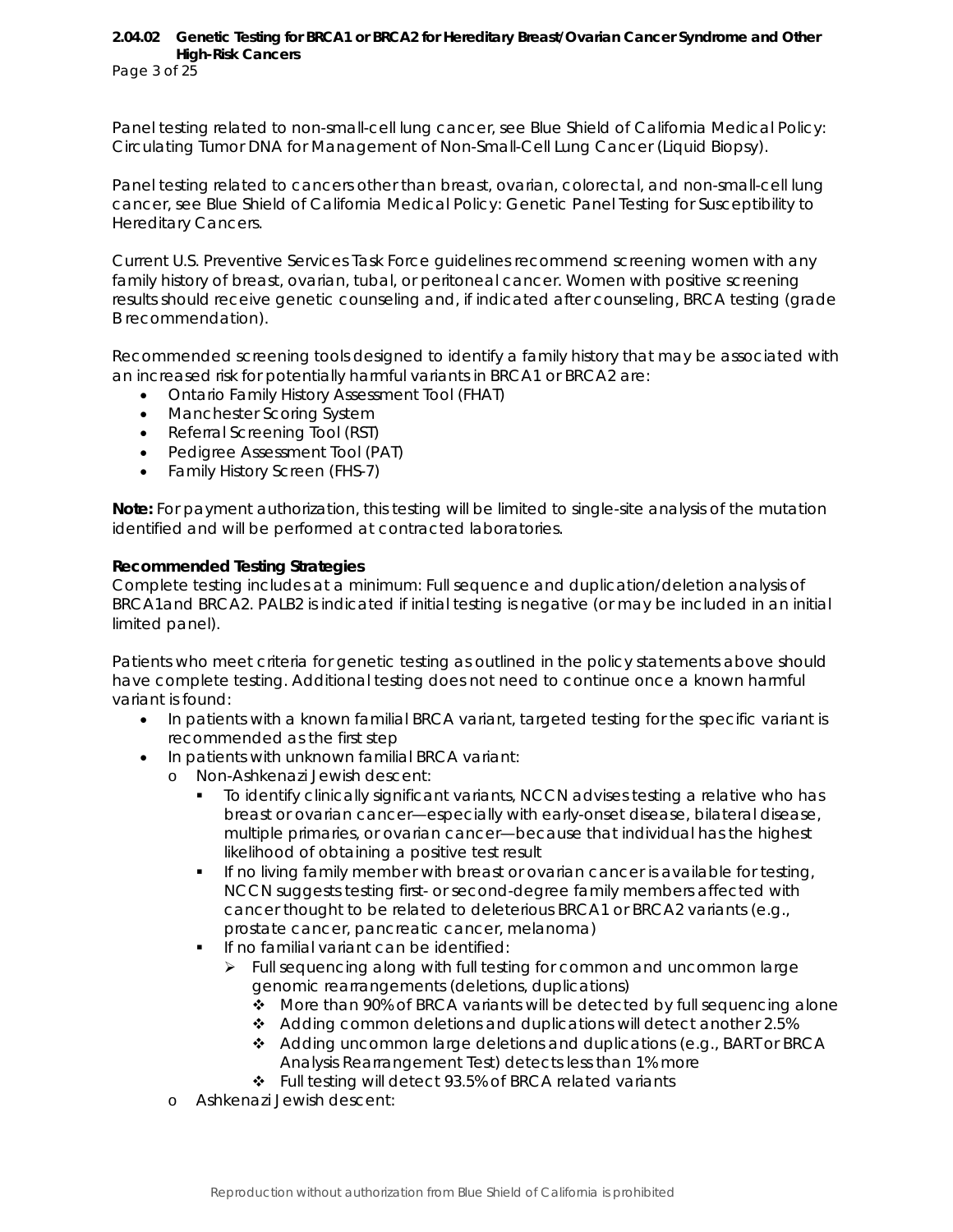Page 4 of 25

- **In patients of known Ashkenazi Jewish descent, NCCN recommends testing for** the 3 known founder mutations (185delAG and 5182insC in *BRCA1*; 6174delT in *BRCA2*) first
- **If testing is negative for founder mutations, or as an initial alternative, complete** genetic testing may be done (full sequence and duplication/deletion analysis in *BRCA1* and *BRCA2* genes)

#### **High-Risk Ethnic Groups**

Testing of eligible individuals who belong to ethnic populations in which there are wellcharacterized founder mutations may begin with tests specifically for these variants. For example, founder mutations account for approximately three-quarters of the *BRCA* variants found in Ashkenazi Jewish populations (see Rationale section). When testing for founder mutations is negative, complete variant analysis should then be performed.

#### **Testing Unaffected Individuals**

In unaffected family members of potential *BRCA* mutation families, most test results will be negative and uninformative. Therefore, it is strongly recommended that an *affected* family member be tested first whenever possible to adequately interpret the test. Should a *BRCA* variant be found in an affected family member(s), DNA from an *unaffected* family member can be tested specifically for the same variant of the affected family member without having to sequence the entire gene. Interpreting test results for an unaffected family member without knowing the genetic status of the family may be possible in the case of a positive result for an established disease-associated variant but leads to difficulties in interpreting negative test results (uninformative negative) or variants of uncertain significance because the possibility of a causative *BRCA* variant is not ruled out.

#### **Testing Minors**

The use of genetic testing for *BRCA* variants has limited or no clinical utility in minors. This is because there is no change in management for minors as a result of knowledge of the presence or absence of a deleterious variant. In addition, there are potential harms related to stigmatization and discrimination.

#### **Prostate and Pancreatic Cancer**

Patients with *BRCA* variants have an increased risk of prostate and pancreatic cancer, and patients with known *BRCA* variants may, therefore, consider more aggressive screening approaches for prostate or pancreatic cancer in some cases.

#### **Genetic Counseling**

Genetic counseling is primarily aimed at patients who are at risk for inherited disorders, and experts recommend formal genetic counseling in most cases when genetic testing for an inherited condition is considered. The interpretation of the results of genetic tests and the understanding of risk factors can be very difficult and complex. Therefore, genetic counseling will assist individuals in understanding the possible benefits and harms of genetic testing, including the possible impact of the information on the individual's family. Genetic counseling may alter the utilization of genetic testing substantially and may reduce inappropriate testing. Genetic counseling should be performed by an individual with experience and expertise in genetic medicine and genetic testing methods.

#### **Coding**

The following CPT codes may be used for genetic testing for BRCA1 and BRCA2 variants:

• **81162:** BRCA1, BRCA2 (breast cancer 1 and 2) (e.g., hereditary breast and ovarian cancer) gene analysis; full sequence analysis and full duplication/deletion analysis **Note:** This code includes both 81163 and 81164 (and previously 81211 and 81213).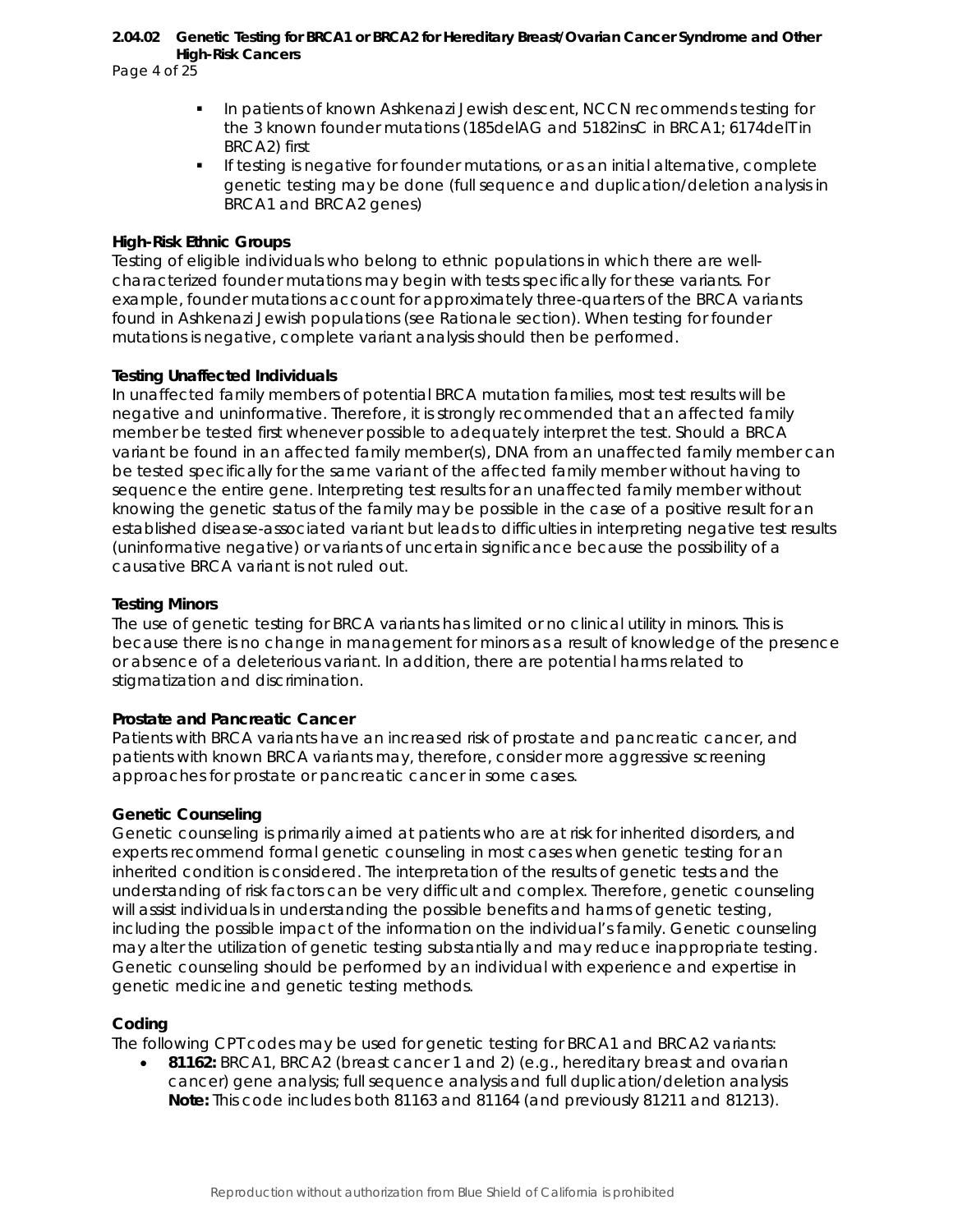Page 5 of 25

- **81163**: BRCA1 (BRCA1, DNA repair associated), BRCA2 (BRCA2, DNA repair associated) (e.g., hereditary breast and ovarian cancer) gene analysis; full sequence analysis *(Code effective 1/1/2019)*
- **81164**: BRCA1 (BRCA1, DNA repair associated), BRCA2 (BRCA2, DNA repair associated) (e.g., hereditary breast and ovarian cancer) gene analysis; full duplication/deletion analysis (i.e., detection of large gene rearrangements) *(Code effective 1/1/2019)*
- **81165**: BRCA1 (BRCA1, DNA repair associated) (e.g., hereditary breast and ovarian cancer) gene analysis; full sequence analysis *(Code effective 1/1/2019)*
- **81166**: BRCA1 (BRCA1, DNA repair associated) (e.g., hereditary breast and ovarian cancer) gene analysis; full duplication/deletion analysis (i.e., detection of large gene rearrangements) *(Code effective 1/1/2019)*
- **81167**: BRCA2 (BRCA2, DNA repair associated) (e.g., hereditary breast and ovarian cancer) gene analysis; full duplication/deletion analysis (i.e., detection of large gene rearrangements) *(Code effective 1/1/2019)*
- **81211:** BRCA1, BRCA2 (breast cancer 1 and 2) (e.g., hereditary breast and ovarian cancer) gene analysis; full sequence analysis and common duplication/deletion variants in BRCA1 (i.e., exon 13 del 3.835kb, exon 13 dup 6kb, exon 14-20 del 26kb, exon 22 del 510bp, exon 8-9 del 7.1kb) *(Deleted code effective 1/1/2019)*
- **81212:** BRCA1 (BRCA1, DNA repair associated), BRCA2 (BRCA2, DNA repair associated) (e.g., hereditary breast and ovarian cancer) gene analysis; 185delAG, 5385insC, 6174delT variants
- **81213:** BRCA1, BRCA2 (breast cancer 1 and 2) (e.g., hereditary breast and ovarian cancer) gene analysis; uncommon duplication/deletion variants *(Deleted code effective 1/1/2019)*

**Note:** Previously used for BRCA Analysis Rearrangement Test, or BART.

- **81214:** BRCA1 (breast cancer 1) (e.g., hereditary breast and ovarian cancer) gene analysis; full sequence analysis and common duplication/deletion variants (i.e., exon 13 del 3.835kb, exon 13 dup 6kb, exon 14-20 del 26kb, exon 22 del 510bp, exon 8-9 del 7.1kb) *(Deleted code effective 1/1/2019)*
- **81215:** BRCA1 (breast cancer 1) (e.g., hereditary breast and ovarian cancer) gene analysis; known familial variant
- **81216:** BRCA2 (breast cancer 2) (e.g., hereditary breast and ovarian cancer) gene analysis; full sequence analysis
- **81217:** BRCA2 (breast cancer 2) (e.g., hereditary breast and ovarian cancer) gene analysis; known familial variant
- **81432:** Hereditary breast cancer-related disorders (e.g., hereditary breast cancer, hereditary ovarian cancer, hereditary endometrial cancer); genomic sequence analysis panel, must include sequencing of at least 10 genes, always including BRCA1, BRCA2, CDH1, MLH1, MSH2, MSH6, PALB2, PTEN, STK11, and TP53
- **81433:** Hereditary breast cancer-related disorders (e.g., hereditary breast cancer, hereditary ovarian cancer, hereditary endometrial cancer); duplication/deletion analysis panel, must include analyses for BRCA1, BRCA2, MLH1, MSH2, and STK11

# **Description**

Hereditary breast and ovarian cancer syndrome describes the familial cancer syndromes related to variants in the *BRCA* genes (*BRCA1* located on chromosome 17q21, *BRCA2* located on chromosome 13q12-13). Families with hereditary breast and ovarian cancer syndrome have an increased susceptibility to the following types of cancer: breast cancer occurring at a young age, bilateral breast cancer, male breast cancer, ovarian cancer (at any age), cancer of the fallopian tube, primary peritoneal cancer, prostate cancer, pancreatic cancer, gastrointestinal cancers, melanoma, and laryngeal cancer.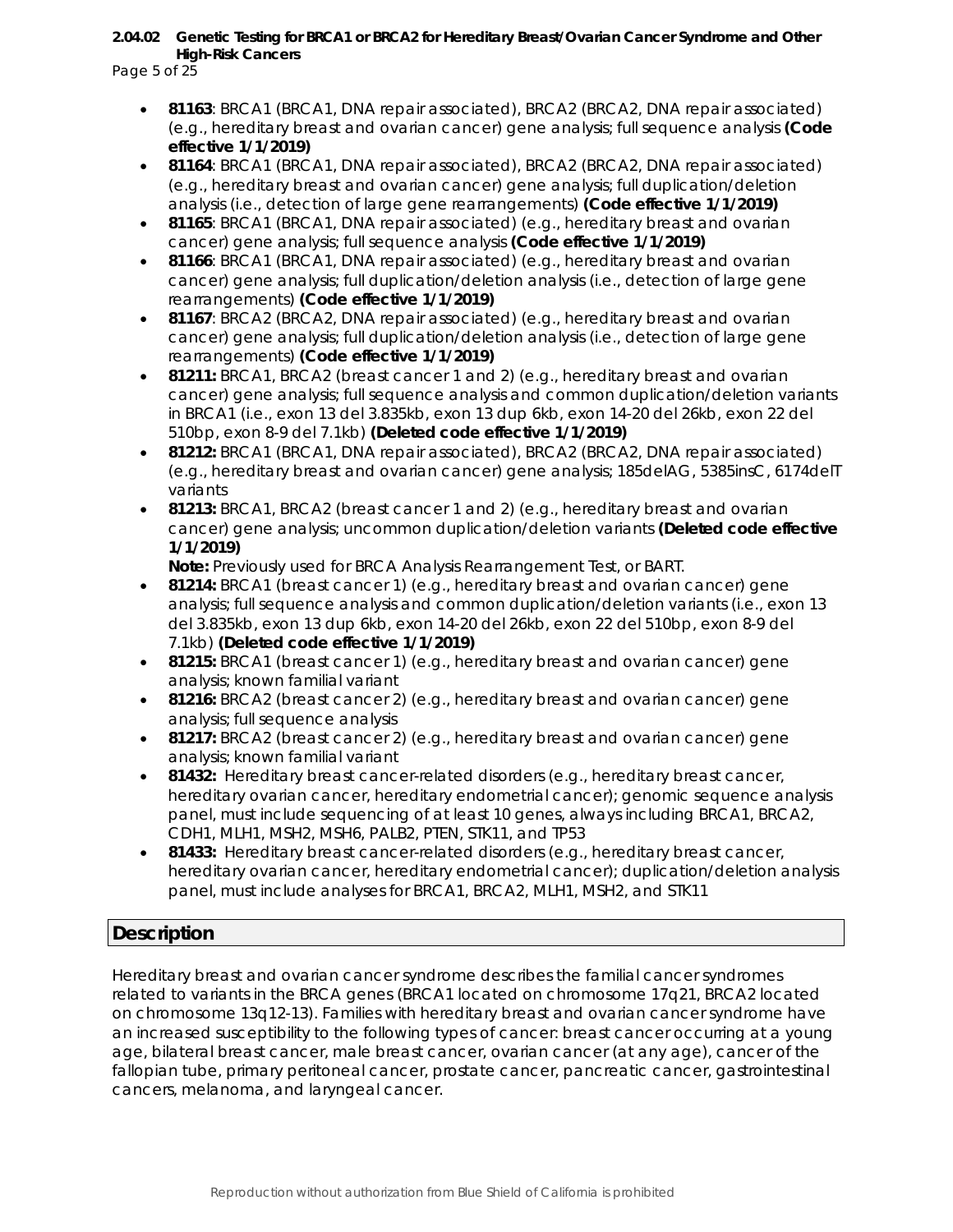Page 6 of 25

#### **Related Policies**

- Genetic Cancer Susceptibility Panels Using Next-Generation Sequencing
- Moderate Penetrance Variants Associated with Breast Cancer in Individuals at High Breast Cancer Risk
- Risk-Reducing Mastectomy

# **Benefit Application**

Benefit determinations should be based in all cases on the applicable contract language. To the extent there are any conflicts between these guidelines and the contract language, the contract language will control. Please refer to the member's contract benefits in effect at the time of service to determine coverage or non-coverage of these services as it applies to an individual member.

Some state or federal mandates (e.g., Federal Employee Program [FEP]) prohibits plans from denying Food and Drug Administration (FDA)-approved technologies as investigational. In these instances, plans may have to consider the coverage eligibility of FDA-approved technologies on the basis of medical necessity alone.

# **Regulatory Status**

Clinical laboratories may develop and validate tests in-house and market them as a laboratory service; laboratory-developed tests must meet the general regulatory standards of the Clinical Laboratory Improvement Amendments. Laboratories that offer laboratory-developed tests must be licensed by the Clinical Laboratory Improvement Amendments for high-complexity testing. To date, the U.S. Food and Drug Administration has chosen not to require any regulatory review of this test.

Myriad Genetic Laboratories offers the following tests:

- Comprehensive BRACAnalysis® test includes complete sequencing of *BRCA1* and *BRCA2* and gap polymerase chain reaction for 5 common rearrangements (deletions, duplications) in *BRCA1*
- BRACAnalysis® Large Rearrangement Test (BART™) is a reflex test for patients who test negative on the Comprehensive BRACAnalysis® test to detect uncommon large rearrangements in *BRCA1* and *BRCA2*
- Integrated BRACAnalysis® test includes BART™ as part of *BRCA1* or *BRCA2* analysis
- BRACAnalysis CDxs® is intended to detect germline *BRCA1* and *BRCA2* variants to identify patients with breast or ovarian cancer who may be considered for treatment with olaparib, niraparib, or talazoparib.

Quest Diagnostics offers BRCAvantage™, which includes sequencing of *BRCA1* and *BRCA2* and a multiplex ligation-dependent probe amplification assay to detect both common and uncommon gene rearrangements.

LabCorp offers the BRCAssure<sup>SM</sup> suite of tests, which includes: targeted *BRCA1* and *BRCA2* variant analysis; a founder mutation panel for Ashkenazi Jewish patients (3 variants); comprehensive *BRCA1* and *BRCA2* analysis (full gene sequencing plus analysis of common and uncommon large rearrangements); and deletion and duplication analysis of uncommon large rearrangements only (without sequencing) when comprehensive analysis is negative.

In 2018, the 23andMe Personal Genome Service (PGS) Genetic Health Risk Report for BRCA1/BRCA2 (Selected Variants) was approved by FDA through the DeNova process. The PGS is indicated to be performed using the BeadChip v4 assay (Illumina Infinium HumanOmniExpress-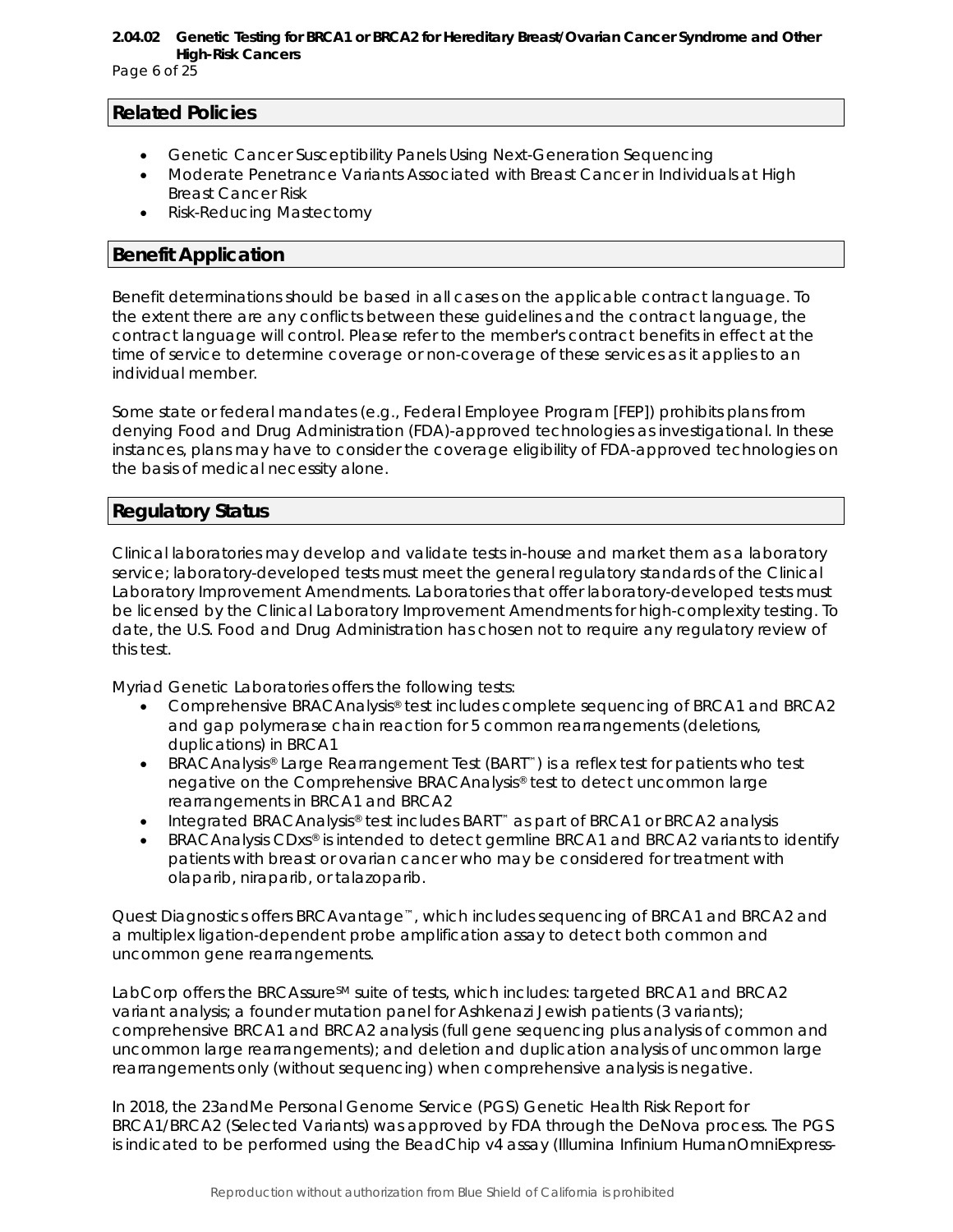Page 7 of 25

24 format chip), which covers more than 500,000 genetic markers. The BeadChip consists of silicon wafers etched to form wells loaded with silica beads, on which oligonucleotide capture probes are immobilized. DNA from saliva is fragmented and captured on a bead array by hybridization to immobilized SNP-specific primers, followed by extension with hapten-labeled nucleotides. The primers hybridize adjacent to the SNPs and are extended with a single nucleotide corresponding to the variant allele. The incorporated hapten-modified nucleotides are detected by adding fluorescently labeled antibodies in several steps to amplify the signals. The Tecan Evo and Illumina iScan instruments are used for extraction and processing of the DNA, and the BeadChip for scanning and quantification of the results. The genotype content is separated, analyzed, and then integrated into predefined report templates specific for each condition associated with each genotype. Genotypes are determined using the GenomeStudio and Coregen software packages. For the 23andMe PGS Genetic Health Risk Report for BRCA1/BRCA2 (Selected Variants) information on three specific variants in the BRCA1/BRCA2 genes are integrated into the report: 185delAG and 5382insC variants in the BRCA1 gene and 6174delT variant in the BRCA2 gene.70

The 23andMe Personal Genome Service (PGS) uses qualitative genotyping to detect select clinically relevant variants in genomic DNA isolated from human saliva collected from individuals ≥18 years with the Oragene Dx model OGD500.001 for the purpose of reporting and interpreting genetic health risks, including the 23andMe PGS Genetic Health Risk Report for BRCA1/BRCA2 (Selected Variants). The 23andMe PGS Genetic Health Risk Report for BRCA1/BRCA2 (Selected Variants) is indicated for reporting of the 185delAG and 5382insC variants in the BRCA1 gene and the 6174delT variant in the BRCA2 gene. The report describes if a woman is at increased risk of developing breast and ovarian cancer, and if a man is at increased risk of developing breast cancer or may be at increased risk of developing prostate cancer. The three variants included in this report are most common in people of Ashkenazi Jewish descent and do not represent the majority of the BRCA1/BRCA2 variants in the general population. The test report does not describe a person's overall risk of developing any type of cancer, and the absence of a variant tested does not rule out the presence of other variants that may be cancer-related. This test is not a substitute for visits to a healthcare provider for recommended screenings or appropriate follow-up and should not be used to determine any treatments.70

# **Rationale**

#### **Background**

#### **Hereditary Breast and Ovarian Cancer Syndrome**

Several genetic syndromes with an autosomal dominant pattern of inheritance that feature breast cancer have been identified. Of these, hereditary breast and ovarian cancer (HBOC) and some cases of hereditary site-specific breast cancer have in common causative variants in *BRCA* (breast cancer susceptibility) genes. Families suspected of having HBOC syndrome are characterized by an increased susceptibility to breast cancer occurring at a young age, bilateral breast cancer, male breast cancer, ovarian cancer at any age, as well as cancer of the fallopian tube and primary peritoneal cancer. Other cancers, such as prostate cancer, pancreatic cancer, gastrointestinal cancers, melanoma, and laryngeal cancer, occur more frequently in HBOC families. Hereditary site-specific breast cancer families are characterized by early-onset breast cancer with or without male cases, but without ovarian cancer. For this evidence review, BCBSA refers collectively to both as *hereditary breast and/or ovarian cancer*.

Germline variants in the *BRCA1* and *BRCA2* genes are responsible for the cancer susceptibility in most HBOC families, especially if ovarian cancer or male breast cancer are features. However, in site-specific cancer, *BRCA* variants are responsible only for a proportion of affected families. *BRCA* gene variants are inherited in an autosomal dominant fashion through maternal or paternal lineage. It is possible to test for abnormalities in *BRCA1* and *BRCA2* genes to identify the specific variant in cancer cases and to identify family members at increased cancer risk. Family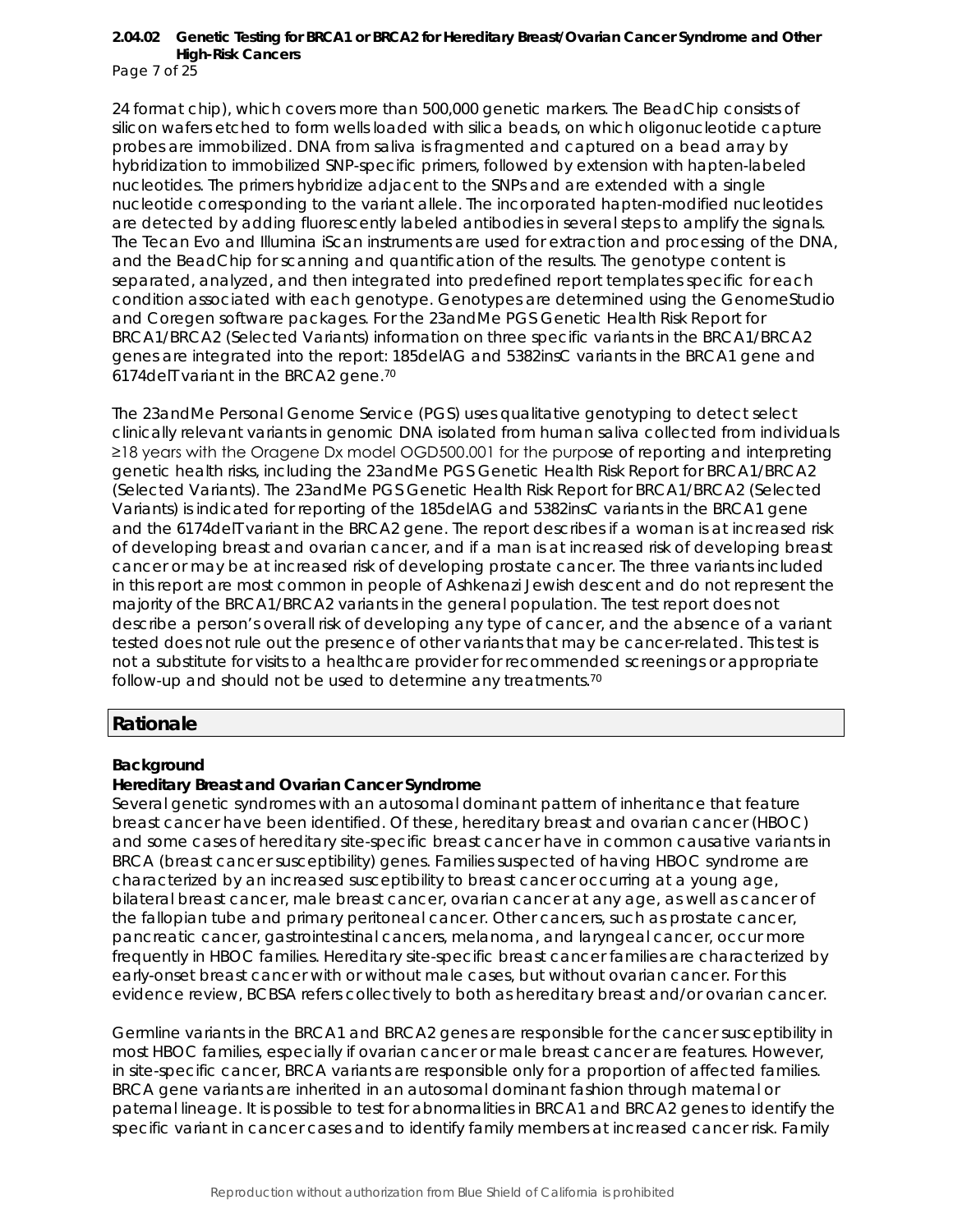Page 8 of 25

members without existing cancer who are found to have *BRCA* variants can consider preventive interventions for reducing risk and mortality.

#### *Clinical Features Suggestive of BRCA Variant*

Young age of onset of breast cancer, even in the absence of family history, is a risk factor for *BRCA1* variants. Winchester (1996) estimated that hereditary breast cancers account for 36% to 85% of patients diagnosed before age 30.1 In several studies, *BRCA* variants were independently predicted by early age at onset, being present in 6% to 10% of breast cancer cases diagnosed at ages younger than various premenopausal age cutoffs (age range, 35-50 years).1-4 In cancerprone families, the mean age of breast cancer diagnosis among women carrying *BRCA1* or *BRCA2* variants is in the 40s.<sup>5</sup> In the Ashkenazi Jewish population, Frank et al (2002) reported that 13% of 248 cases with no known family history and diagnosed before 50 years of age had *BRCA* variants.2 In a similar study by Gershoni-Baruch et al (2000), 31% of Ashkenazi Jewish women, unselected for family history, diagnosed with breast cancer at younger than 42 years of age had BRCA variants.<sup>6</sup> Other studies have indicated that early age of breast cancer diagnosis is a significant predictor of *BRCA* variants in the absence of family history in this population.<sup>7-9</sup>

As in the general population, family history of breast or ovarian cancer, particularly of early age onset, is a significant risk factor for a *BRCA* variant in ethnic populations characterized by founder mutations. For example, in unaffected individuals of Ashkenazi Jewish descent, 12% to 31% will have a *BRCA* variant depending on the extent and nature of the family history.4 Several other studies have documented the significant influence of family history.6-10

In patients with "triple-negative" breast cancer (i.e., negative for expression of estrogen, progesterone, and overexpression of human epidermal growth factor receptor 2 receptors), there is an increased prevalence of *BRCA* variants. Pathophysiologic research has suggested that the physiologic pathway for development of triple-negative breast cancer is similar to that for *BRCA*-associated breast cancer.11 In 200 randomly selected patients with triple-negative breast cancer from a tertiary care center, Kandel et al (2006) reported there was a greater than 3-fold increase in the expected rate of *BRCA* variants.12 *BRCA1* variants were found in 39.1% of patients and *BRCA2* variants in 8.7%. Young et al (2009) studied 54 women with high-grade, triple-negative breast cancer with no family history of breast or ovarian cancer, representing a group that previously was not recommended for *BRCA* testing.13 Six *BRCA* variants (5 *BRCA1*, 1 *BRCA2*) were found, for a variant rate of 11%. Finally, Gonzalez-Angulo et al (2011) in a study of 77 patients with triple-negative breast cancer, reported that 15 patients (19.5%) had *BRCA* variants (12 in *BRCA1*, 3 in *BRCA2*).14

#### **Literature Review**

This review was informed by a 1997 Blue Cross Blue Shield Association Technology Evaluation Center (TEC) Assessment.15

Evidence reviews assess whether a medical test is clinically useful. A useful test provides information to make a clinical management decision that improves the net health outcome. That is, the balance of benefits and harms is better when the test is used to manage the condition than when another test or no test is used to manage the condition.

The first step in assessing a medical test is to formulate the clinical context and purpose of the test. The test must be technically reliable, clinically valid, and clinically useful for that purpose. Evidence reviews assess the evidence on whether a test is clinically valid and clinically useful. Technical reliability is outside the scope of these reviews, and credible information on technical reliability is available from other sources.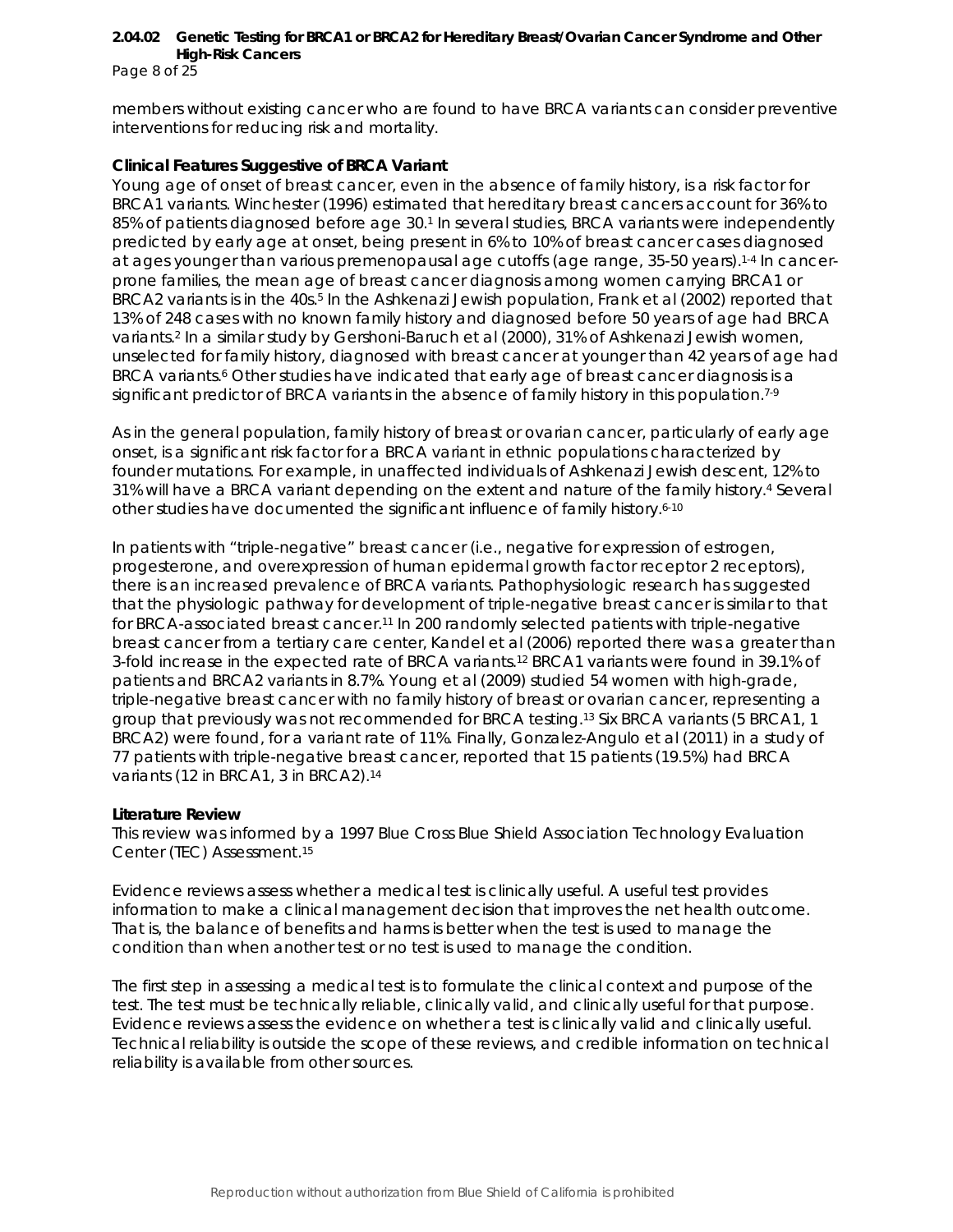Page 9 of 25

## **Testing for** *BRCA1* **and** *BRCA2* **Variants in Individuals at Risk for Hereditary Breast/Ovarian Cancer Syndrome or Other High-Risk Cancers**

#### **Clinical Context and Test Purpose**

The purpose of testing for *BRCA1* and *BRCA2* variants in individuals at high-risk for hereditary breast and ovarian cancer (HBOC) syndrome is to evaluate whether variants are present and, if so, to determine the appropriate surveillance and treatment to decrease the risk of mortality from breast and/or ovarian cancer.

The question addressed in this evidence review is: Does testing for *BRCA1* and *BRCA2* variants improve the net health outcome in individuals with or suspected of having HBOC syndrome or other high-risk cancers?

The following PICOTS were used to select literature to inform this review.

#### *Patients*

The relevant population of interest is patients with cancer (i.e., breast cancer, epithelial ovarian, fallopian tube, primary peritoneal cancer), or patients with a personal or family history of cancer and criteria that might suggest they are at risk of HBOC syndrome.

#### *Intervention*

The intervention of interest is *BRCA1* and *BRCA2* variant testing.

For patients without a cancer diagnosis who are assessing cancer risk, results may guide potential prophylactic measures such as surveillance, chemoprevention, or prophylactic mastectomy, and/or oophorectomy.

For patients with a cancer diagnosis, results may guide treatment decisions.

#### *Comparator*

The following practice is currently being used to manage HBOC syndrome or other high-risk cancers: standard of care without genetic testing.

#### *Outcomes*

The outcomes of interest are overall survival, disease-specific (breast and ovarian cancer) survival, test validity, and quality of life (e.g., anxiety).

#### *Timing*

Testing for *BRCA1* and *BRCA2* variants is conducted in adults when appropriate treatment and/or prophylactic treatment options are available.

#### *Setting*

Variant testing is offered in a primary care setting (eg, for people without cancer) or the specialty setting (eg, multidisciplinary oncology care) through various test manufacturers and institutions.

#### **Study Selection Criteria**

For the evaluation of clinical validity, studies of variant prevalence and cancer risk were included. For the evaluation of clinical utility, studies that represent the intended clinical use of the technology in the intended population were included. The quality and credibility of the evidence depend on study design and conduct, minimizing bias and confounding that can generate incorrect findings.

Evidence for the 2 indications is presented together because there is overlap in the evidence base for the 2 populations: (1) patients at risk of HBOC syndrome, and (2) patients with other high-risk cancers such as cancers of the fallopian tube, pancreas, and prostate.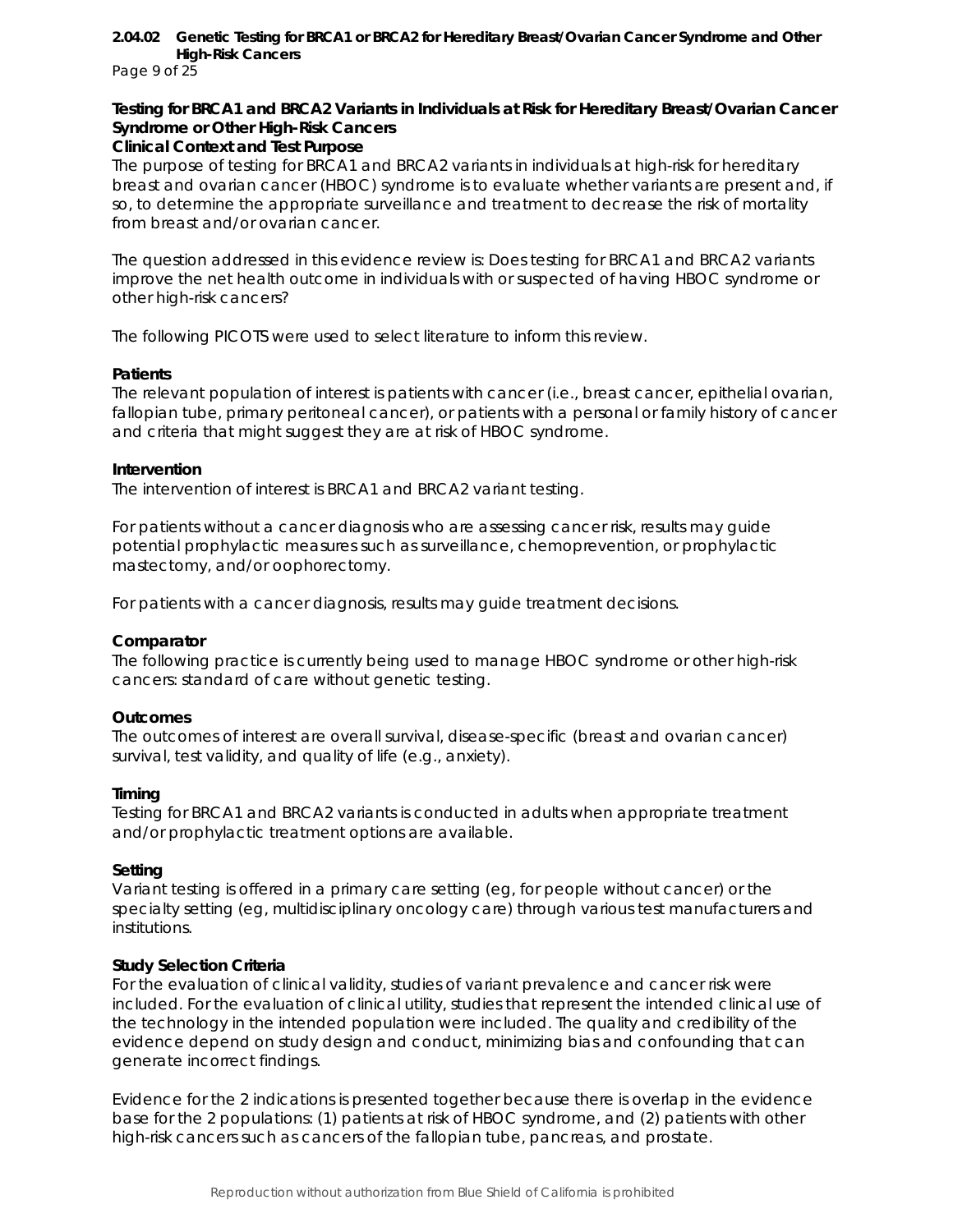Page 10 of 25

#### **Technically Reliable**

Assessment of technical reliability focuses on specific tests and operators and requires review of unpublished and often proprietary information. Review of specific tests, operators, and unpublished data are outside the scope of this evidence review and alternative sources exist. This evidence review focuses on the clinical validity and clinical utility.

#### **Clinically Valid**

A test must detect the presence or absence of a condition, the risk of developing a condition in the future, or treatment response (beneficial or adverse).

#### *Prevalence of BRCA Variants and Risks of Cancer and Survival*

The prevalence of *BRCA* variants is approximately 0.1% to 0.2% in the general population. The prevalence may be much higher for particular ethnic groups with characterized founder mutations (e.g., 2.5% [1/40] in the Ashkenazi Jewish population). Family history of breast and ovarian cancer is an important risk factor for *BRCA* variant; additionally, age and ethnicity could be independent risk factors.

#### *Systematic Reviews*

A systematic review published by Zhu et al (2016) found a significantly lower risk of overall survival in breast cancer patients with *BRCA1* (pooled hazard ratio, 1.69; 95% confidence interval, 1.35 to 2.12) and with *BRCA2* (pooled hazard ratio, 1.50; 95% confidence interval, 1.02 to 2.09; p=0.034).16 However, in patients with breast cancer, *BRCA1* and *BRCA2* were not associated with a lower breast cancer−specific survival.

Nelson et al (2013) conducted a systematic review that included meta-analytic estimates of the prevalence and penetrance of *BRCA* variants; this review was used to update the U.S. Preventive Services Task Force (USPSTF) recommendation for risk assessment, genetic counseling, and genetic testing for *BRCA*-related cancer.17 In high-risk women with positive test results, cumulative risks for developing breast cancer by age 70 were 46% for *BRCA1* and 50% for *BRCA2*  when a single family member was tested, and 70% for *BRCA1* and 71% for *BRCA2* when multiple family members were tested; cumulative risks for developing ovarian cancer by age 70 were 41% for *BRCA1* and 17% for *BRCA2* when a single family member was tested; and 46% for *BRCA1*  and 23% for *BRCA2* when multiple family members were tested. For Ashkenazi Jewish women with positive test results, cumulative risks for developing breast or ovarian cancer by age 75 were 34% and 21%, respectively. Nelson et al included meta-analytic estimates of *BRCA* prevalence in their review for USPSTF. In unselected women, *BRCA* variant prevalence estimates were 0.2% to 0.3%; in women with breast cancer, 1.8% for *BRCA1* and 1.3% for *BRCA2*; in women with breast cancer onset at age 40 years or younger, 6%; in women from high-risk families, 13.6% for *BRCA1*, 7.9% for *BRCA2*, and 19.8% for *BRCA1* or *BRCA2*; in unselected Ashkenazi Jewish women, 2.1%; and in Ashkenazi Jewish women from high-risk families, 10.2%.

Estimates of lifetime risk of cancer for *BRCA* variant carriers (penetrance), based on studies of families with an extensive history of the disease, have been as high as 85%. For example, Kuchenbaecker et al (2017) found that the cumulative risk of breast cancer up to age 80 was 72% in *BRCA1* carriers and 69% in *BRCA2* carriers.18 Because other factors that influence risk may be present in families with extensive breast and ovarian cancer histories, early penetrance estimates may have been biased upward.19 Studies of founder mutations in ethnic populations (eg, Ashkenazi Jewish, Polish, Icelandic populations) unselected for family history have indicated lower penetrance estimates, in the range of 40% to 60% for *BRCA1* and 25% to 40% for *BRCA2.*7,10,20,21 However, a genotyping study of Ashkenazi Jewish women with incident invasive breast cancer, selected regardless of family history of cancer and their family members, resulted in an 82% lifetime risk of breast cancer for carriers of any of 3 *BRCA* founder mutations (185delAG, 5382insC, 6174delT).22 Importantly, the risk of cancer in variant carriers from families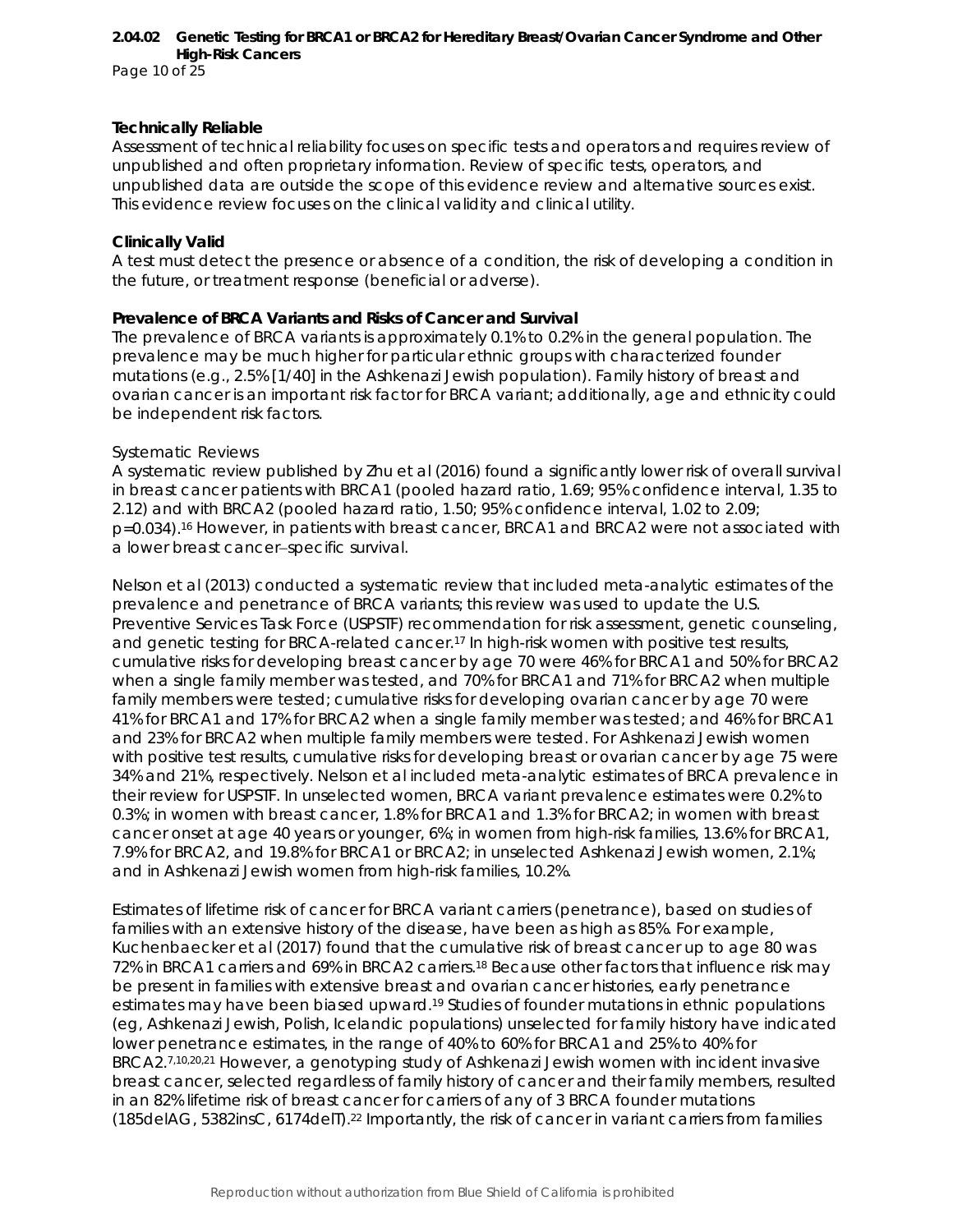Page 11 of 25

with little history of cancer (≈50% of all carriers) did not differ significantly. Lifetime risk estimates of ovarian cancer were 54% for *BRCA1* and 23% for *BRCA2* variant carriers.

#### *Prospective Studies*

Women with a history of breast cancer and a *BRCA* variant have a significant risk of contralateral breast cancer. In a prospective study by Metcalfe et al (2004), the 10-year risk was 29.5% for women with initial stage I or II diseases.<sup>23</sup> In a prospective study, Epidemiological Study of Familial Breast Cancer, Mavaddat et al (2013) reported that the cumulative risk of contralateral breast cancer by age 70 years was 83% in *BRCA1* variant carriers, and 62% for *BRCA2* variant carriers.24 These investigators also reported cumulative risks of breast cancer by age 70 in women without previous cancer (60% in *BRCA1* carriers, 55% in *BRCA2* carriers). Similarly, the cumulative risk estimates of ovarian cancer by age 70 years in women without previous ovarian cancer were 59% for *BRCA1* carriers and 17% for *BRCA2* carriers.

# *BRCA Variant Rates Associated With Ovarian Cancer*

Women with a personal history of ovarian cancer have an increased rate of *BRCA* variants. In a systematic review of 23 studies, Trainer et al (2010) estimated the rate of *BRCA* variants among women with ovarian cancer to be 3% to 15%.25 In this review, 3 U.S. studies tested for both *BRCA1* and *BRCA2*; incidences of *BRCA* variants were 11.3%, 15.3%, and 9.5%. In the systematic review for USPSTF by Nelson et al (2013), meta-analytic estimates of *BRCA* prevalence among women with ovarian cancer were 4.4% for *BRCA1* and 5.6% for *BRCA2.*<sup>17</sup> Table 1 lists results from several additional studies measuring the presence of *BRCA* variants among patients with ovarian cancer.26-30 One study noted that variant prevalence was higher for women in their 40s (24%) and for women with serous ovarian cancer (18%).26 Ethnicity was another risk factor for *BRCA*, with higher rates seen in women of Italian (43.5%), Jewish (30%), and Indo-Pakistani (29.4%) origin.26

| Study                           | Population                                                                                                          | N     | BRCA Variant, n (%) |                   |
|---------------------------------|---------------------------------------------------------------------------------------------------------------------|-------|---------------------|-------------------|
|                                 |                                                                                                                     |       | BRCA1               | BRCA <sub>2</sub> |
| Harter et al<br>$(2017)^{30}$   | Patients with invasive ovarian cancer across 20<br>medical centers                                                  | 523   | 81 (15.5)           | 29(5.5)           |
| Kurian et al<br>$(2017)^{27}$   | Patients with invasive ovarian cancer tested for<br>hereditary cancer risk from a commercial laboratory<br>database | 5020a | 255(15.5)           | 199<br>(5.5)      |
| Langer et al<br>$(2016)^{28}$   | Patients with ovarian cancer tested for hereditary<br>cancer risk from a commercial laboratory database             | 3088  | 153(4.9)            | 124<br>(4.0)      |
| Norquist et al<br>$(2016)^{29}$ | Patients with invasive ovarian cancer, from 2 phase 3<br>clinical trials and a gynecologic oncology tissue bank     | 1915  | 182 (9.5)           | 98 (5.1)          |
| Zhang et al<br>$(2011)^{26}$    | Patients with invasive ovarian cancer                                                                               | 1342  | 107(8.0)            | 67(5.0)           |

#### **Table 1.** *BRCA* **Variant Rates in Patients With Ovarian Cancer**

<sup>a</sup> Total N was reported as 5020, however, the percentage of *BRCA* variants as reported in article is inconsistent with 5020 as the denominator.

#### *BRCA Variant Rates Associated With Fallopian Tube Cancer*

A study by Hirst et al (2009) described the high rate of occult fallopian tube cancers in at-risk women having prophylactic bilateral salpingo-oophorectomy.<sup>31</sup> In this prospective series of 45 women, 4 (9%) had fallopian tube malignancies. Reviewers noted that these findings supported other studies that have demonstrated the fimbrial end of the fallopian tube as an important site of cancer in those with *BRCA1* or *BRCA2* variants.

A long-term study by Powell et al (2013; median follow-up, 7 years; range, 3-14 years) followed 32 *BRCA* variant carriers with occult malignancy (4 ovarian, 23 fallopian tube, 5 ovarian and fallopian tube) diagnosed of prophylactic salpingo-oophorectomy.32 Among 15 women with invasive carcinoma (median age, 50 years), 7 (47%) experienced recurrence at a median of 33 months, and overall survival was 73%. Among 17 women with noninvasive neoplasia (median age, 53 years), 4 (24%) received chemotherapy, none of whom experienced recurrence. One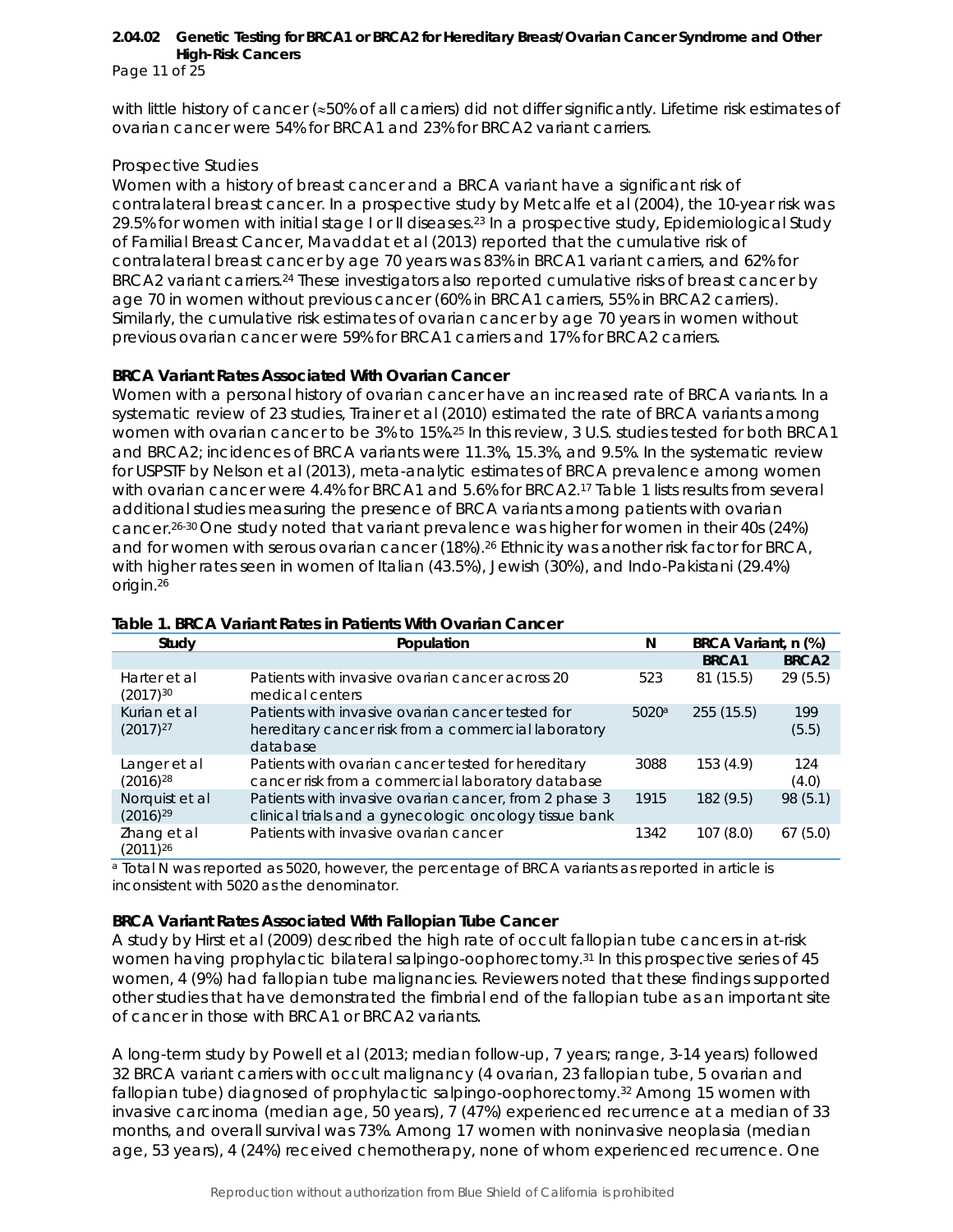Page 12 of 25

(6%) patient who did not receive chemotherapy experienced recurrence at 43 months. Overall survival was 100%. The authors concluded that, in *BRCA* variant carriers, unsuspected invasive carcinoma has a relatively high rate of recurrence, but noninvasive neoplasms rarely recur and may not require adjuvant chemotherapy.

#### *BRCA Variant Rates Associated With Pancreatic Cancer*

Unaffected individuals also may be at high risk due to other patterns of non-breast-cancer malignancies. A personal history of pancreatic cancer is estimated to raise the risk of a *BRCA* variant by 3.5- to 10-fold over the general population.33 Table 2 lists results from several studies measuring the presence of *BRCA* variants among patients with pancreatic adenocarcinoma.34- <sup>39</sup> Patients with pancreatic adenocarcinoma of Jewish descent appear to have a higher prevalence of *BRCA* variants compared with the general population of patients with pancreatic adenocarcinoma.

|                                 |                                                                                                                     | N    |         | <b>BRCA Variant, n</b> |
|---------------------------------|---------------------------------------------------------------------------------------------------------------------|------|---------|------------------------|
| Study                           | Population                                                                                                          |      |         | (%)                    |
|                                 |                                                                                                                     |      | BRCA1   | BRCA <sub>2</sub>      |
| Hu et al (2018) <sup>39,a</sup> | Patients with pancreatic adenocarcinoma from a<br>prospective pancreatic cancer registry                            | 3030 | 18(0.6) | 59(1.9)                |
| Yurgelun et al<br>$(2018)^{38}$ | Patients with pancreatic adenocarcinoma from 3<br>medical centers                                                   | 289  | 3(1.0)  | 4(1.4)                 |
| Shindo et al<br>$(2017)^{37}$   | Patients with pancreatic adenocarcinoma from 1<br>medical center                                                    | 854  | 3(0.3)  | 12(1.4)                |
| Holter et al<br>$(2015)^{36}$   | Patients with pancreatic adenocarcinoma from a<br>large academic health care complex                                | 306  | 3(1.0)  | 11(3.6)                |
| Ferrone et al<br>$(2009)^{35}$  | Jewish patients with pancreatic adenocarcinoma<br>from 1 hospital                                                   | 145  | 2(1.3)  | 6(4.1)                 |
| Couch et al<br>$(2007)^{34}$    | Probands from high-risk families identified through<br>pancreatic cancer clinics and a pancreatic tumor<br>registry | 180  |         | 10(5.5)                |

#### **Table 2.** *BRCA* **Variant Rates in Patients With Pancreatic Cancer**

<sup>a</sup> Case-control study; rates for *BRCA1* and *BRCA2* variants in controls were 0.2 and 0.3, respectively.

#### *BRCA Variant Rates Associated With Prostate Cancer*

Table 3 lists the results from several studies measuring the presence of *BRCA* variants among patients with prostate cancer.40-42

|  |  |  |  |  |  | Table 3. BRCA Variant Rates in Patients With Prostate Cancer |  |
|--|--|--|--|--|--|--------------------------------------------------------------|--|
|--|--|--|--|--|--|--------------------------------------------------------------|--|

| Study                            | Population                                                                             | N   |        | BRCA Variant, n (%) |
|----------------------------------|----------------------------------------------------------------------------------------|-----|--------|---------------------|
|                                  |                                                                                        |     | BRCA1  | BRCA <sub>2</sub>   |
| Abida et al<br>$(2017)^{42}$     | Patients with prostate cancer from 1 clinical practice                                 | 221 | 2(1)   | 20(9)               |
| Pritchard et al<br>$(2016)^{41}$ | Patients with metastatic prostate cancer from 7 case<br>series across multiple centers | 692 | 6(0.9) | 37(5.3)             |
| Edwards et al<br>$(2003)^{40}$   | Patients with prostate cancer diagnosed before age<br>56 from 2 cancer study groups    | 263 |        | 6(2.3)              |

# *Testing for Large BRCA Rearrangements*

A number of studies have shown that a significant percentage of women with a strong family history of breast cancer and negative tests for *BRCA* variants have large genomic rearrangements (including deletions or duplications) in one of these genes. For example, Walsh et al (2006) reported on probands from 300 U.S. families with 4 or more cases of breast or ovarian cancer but with negative (wild-type) commercial genetic tests for *BRCA1* and *BRCA2*.43 These patients underwent screening with additional multiple DNA-based and RNA-based methods. Of these 300 patients, 17% carried previously undetected variants, including 35 (12%) with genomic rearrangement of *BRCA1* or *BRCA2*.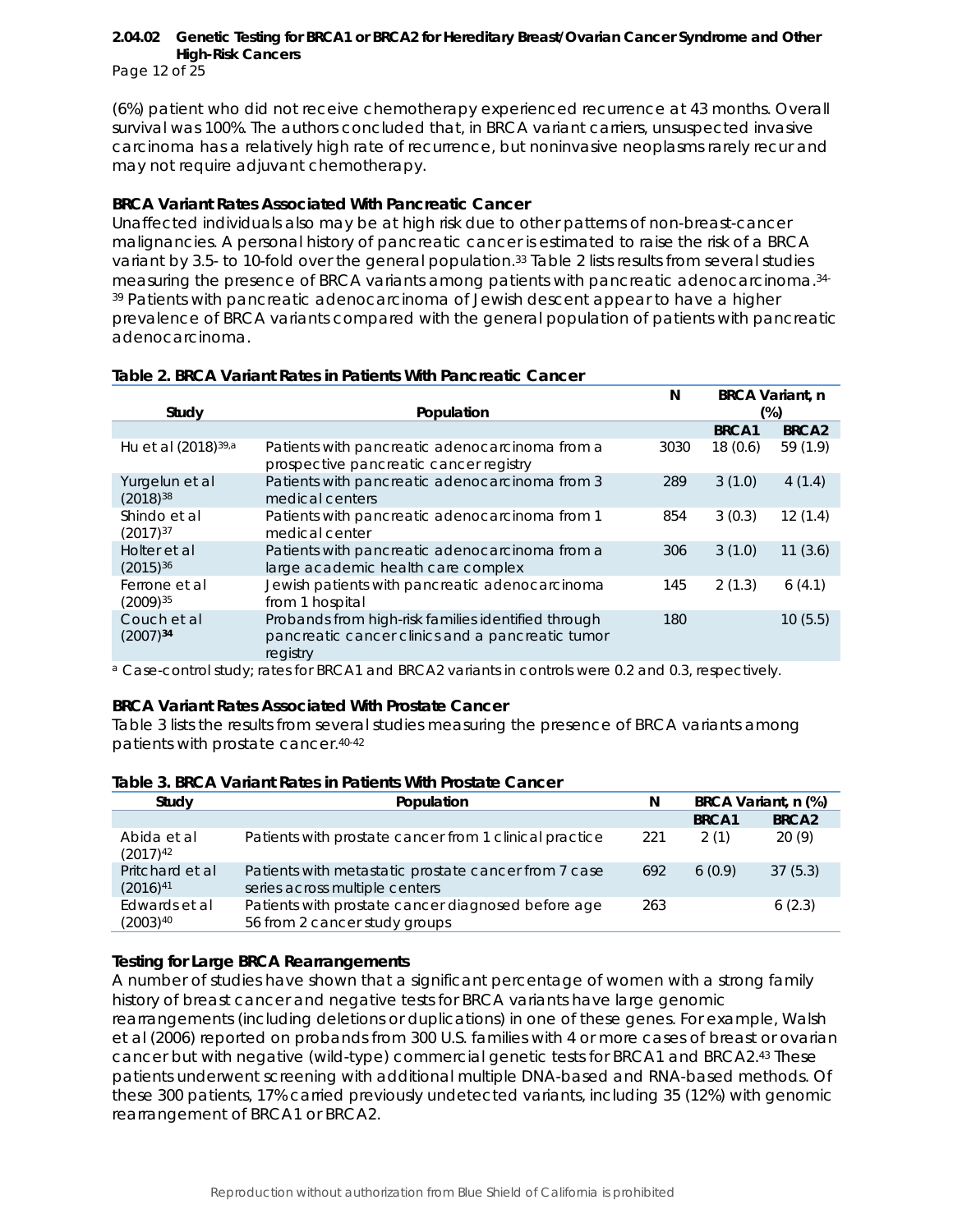Page 13 of 25

A study by Palma et al (2008) evaluated 251 patients with an estimated *BRCA* variant prevalence using the Myriad II model of at least 10%.44 In 136 non-Ashkenazi Jewish probands, 36 (26%) had *BRCA* point mutations and 8 (6%) had genomic rearrangements (7 in *BRCA1*, 1 in *BRCA2*). Genomic rearrangements comprised 18% of all identified *BRCA* variants. No genomic rearrangements were identified in the 115 Ashkenazi Jewish probands, but 47 (40%) had point mutations. The authors indicated that the estimated prevalence of a variant did not predict the presence of a genomic rearrangement.

#### **Clinically Useful**

A test is clinically useful if the use of the results informs management decisions that improve the net health outcome of care. The net health outcome can be improved if patients receive correct therapy, or more effective therapy, or avoid unnecessary therapy, or avoid unnecessary testing.

#### *Direct Evidence*

Direct evidence of clinical utility is provided by studies that have compared health outcomes for patients managed with and without the test. Because these are intervention studies, the preferred evidence would be from randomized controlled trials (RCTs).

Knowledge of variant status in individuals at potentially increased risk of a *BRCA* variant may impact health care decisions to reduce risk.45-52 Risk-reducing options include intensive surveillance, chemoprevention, prophylactic mastectomy, or prophylactic oophorectomy. Among patients already diagnosed with cancer, *BRCA* variant status may guide treatment decisions.53

Prophylactic mastectomy reduces the risk of breast cancer in high-risk women (based on family history) by 90%.<sup>46</sup> Prophylactic oophorectomy significantly reduces the risk of ovarian cancer by 80% or more<sup>49,50,54</sup> and reduces the risk of breast cancer by approximately 50%.<sup>50</sup> In women who have already had breast cancer, prophylactic oophorectomy reduces the risk of cancer relapse.48 Prophylactic oophorectomy or salpingo-oophorectomy in women with *BRCA1* or *BRCA2* reduced the risk of all-cause mortality by 60% to 77%.54,55 For patients at risk for both breast and ovarian cancer, a study by Elmi et al (2018), drawing on data from the American College of Surgeon's National Surgical Quality Improvement Program dataset, found that prophylactic mastectomy with concurrent salpingo-oophorectomy was not associated with significant additional morbidity compared with prophylactic mastectomy alone.<sup>56</sup>

Systematic reviews of observational studies comparing prophylactic surgeries with observation in women who had *BRCA1* and *BRCA2* variants have demonstrated that contralateral prophylactic mastectomy in women with breast cancer is associated with significantly lower allcause mortality while bilateral prophylactic mastectomy was not associated with all-cause mortality.57-59 Studies have indicated that the results of genotyping significantly influenced treatment choices.47,51,52

In a systematic review for USPSTF, Nelson et al (2014) assessed the efficacy of risk-reducing surgery in *BRCA*-positive women.<sup>60</sup> The literature search, conducted through December 2012, identified 27 studies for inclusion. For high-risk women and variant carriers, bilateral mastectomy reduced breast cancer incidence by 85% to 100% and breast cancer mortality by 81% to 100%; salpingo-oophorectomy reduced breast cancer incidence by 37% to 100%, ovarian cancer incidence by 69% to 100%, and all-cause mortality by 55% to 100%. Some women experienced reduced anxiety. Although comparison groups varied across studies, results were consistent. Adverse events included physical complications of surgery, postsurgical symptoms, and changes in body image. Limitations of the analysis included the small number of studies  $(N=7)$ and small sample sizes. As reviewers observed, it is still currently unknown whether *BRCA* variant testing reduces cause-specific or all-cause mortality, or if it improves the quality of life. Harms associated with false-negative results or variants of uncertain significance also are unknown.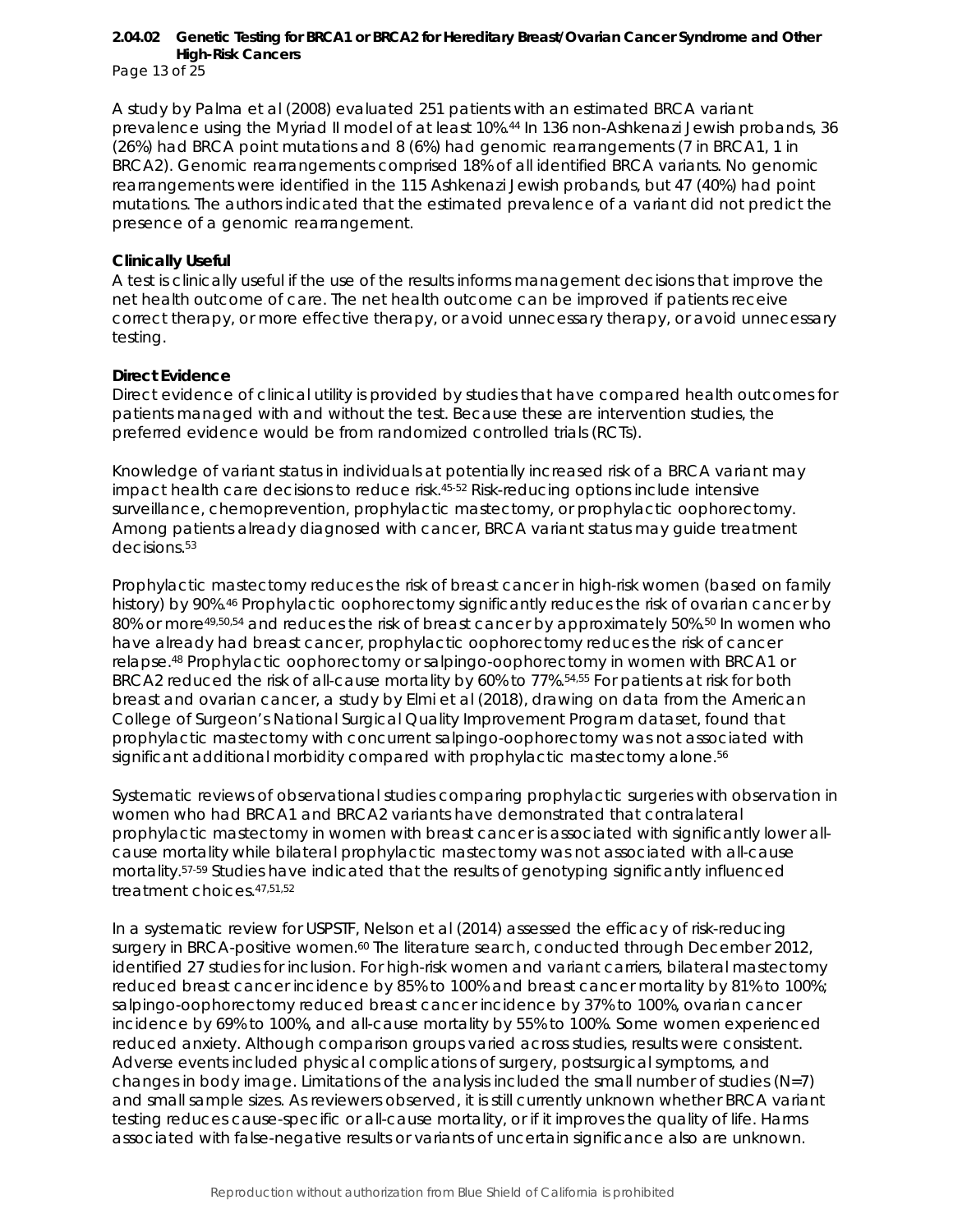Page 14 of 25

Robson et al (2017) published a phase 3 RCT in which patients with human epidermal growth factor receptor 2−negative metastatic breast cancer and a germline *BRCA* variant were randomized to olaparib ( $n=205$ ) or standard therapy ( $n=97$ ).<sup>53</sup> After a median follow-up of 14.5 months, patients receiving olaparib experienced significantly longer progression-free survival compared with patients receiving standard therapy (hazard ratio, 0.6; 95% confidence interval, 0.4 to 0.8). The rate of grade 3 or higher adverse events was lower in the group receiving olaparib (37%) compared with the group receiving standard therapy (51%).

Other studies have looked at the results of prostate cancer screening in men with *BRCA* variants. The Immunotherapy for Prostate Adenocarcinoma Treatment study (2011) evaluated the results of screening in 205 men 40 to 69 years of age who were *BRCA* variant carriers and 95 control patients.<sup>61</sup> At the baseline screen, biopsies were performed in 7.0% of men with a prostatespecific antigen level greater than 3.0 ng/mL, and prostate cancer was identified in 3.3%. This resulted in a positive predictive value of 47.6%, which is considerably higher than that estimated for men at normal risk. Moreover, the grade of tumor identified was intermediate in 67% of cancers and high in 11%. This differs from the expected distribution of cancer grade in averagerisk men, with more than 60% expected to have low-grade cancer.

#### **Section Summary: Testing for** *BRCA1* **and** *BRCA2* **Variants in Individuals at Risk for Hereditary Breast/Ovarian Cancer Syndrome or Other High-Risk Cancers**

Evidence for the clinical validity of *BRCA1* and *BRCA2* variant testing consists of multiple studies that calculated *BRCA1* and *BRCA2* variant prevalence among samples of patients with HBOC syndrome, fallopian tube cancer, pancreatic cancer, and prostate cancer.

Evidence for the clinical utility of *BRCA1* and *BRCA2* variant testing involves measuring changes in the management of patients with positive results. In terms of prophylactic measures (mastectomy and oophorectomy), RCTs would be difficult to conduct. However, retrospective analyses have shown that prophylactic mastectomy and/or oophorectomy greatly reduced the risk of breast cancer and ovarian cancer (80%-90%). An RCT was conducted on women with breast cancer and a *BRCA* variant in which patients received a targeted therapy or standard chemotherapy. Women treated with the targeted therapy experienced significantly longer progression-free survival and fewer high-level adverse events.

#### **Summary of Evidence**

For individuals who have cancer or a personal or family cancer history and meet criteria suggesting a risk of HBOC syndrome who receive genetic testing for a *BRCA1* or *BRCA2* variant, the evidence includes a TEC Assessment and studies of variant prevalence and cancer risk. Relevant outcomes are overall survival, disease-specific survival, test validity, and quality of life. The accuracy of variant testing has been shown to be high. Studies of lifetime risk of cancer for carriers of a *BRCA* variant have shown a risk as high as 85%. Knowledge of *BRCA* variant status in individuals at risk of a *BRCA* variant may impact health care decisions to reduce risk, including intensive surveillance, chemoprevention, and/or prophylactic intervention. In individuals with *BRCA1* or *BRCA2* variants, prophylactic mastectomy and oophorectomy have been found to significantly increase disease-specific survival and overall survival. Knowledge of *BRCA* variant status in individuals diagnosed with breast cancer may impact treatment decisions. A randomized controlled trial has reported that patients with human epidermal growth factor receptor 2−negative metastatic breast cancer and a *BRCA* variant experienced significantly longer progression-free survival with a targeted therapy vs standard therapy. The evidence is sufficient to determine that the technology results in a meaningful improvement in the net health outcome.

For individuals who have other high-risk cancers (eg, cancers of the fallopian tube, pancreas, prostate) who receive genetic testing for a *BRCA1* or *BRCA2* variant, the evidence includes studies of variant prevalence and cancer risk. Relevant outcomes are overall survival, disease-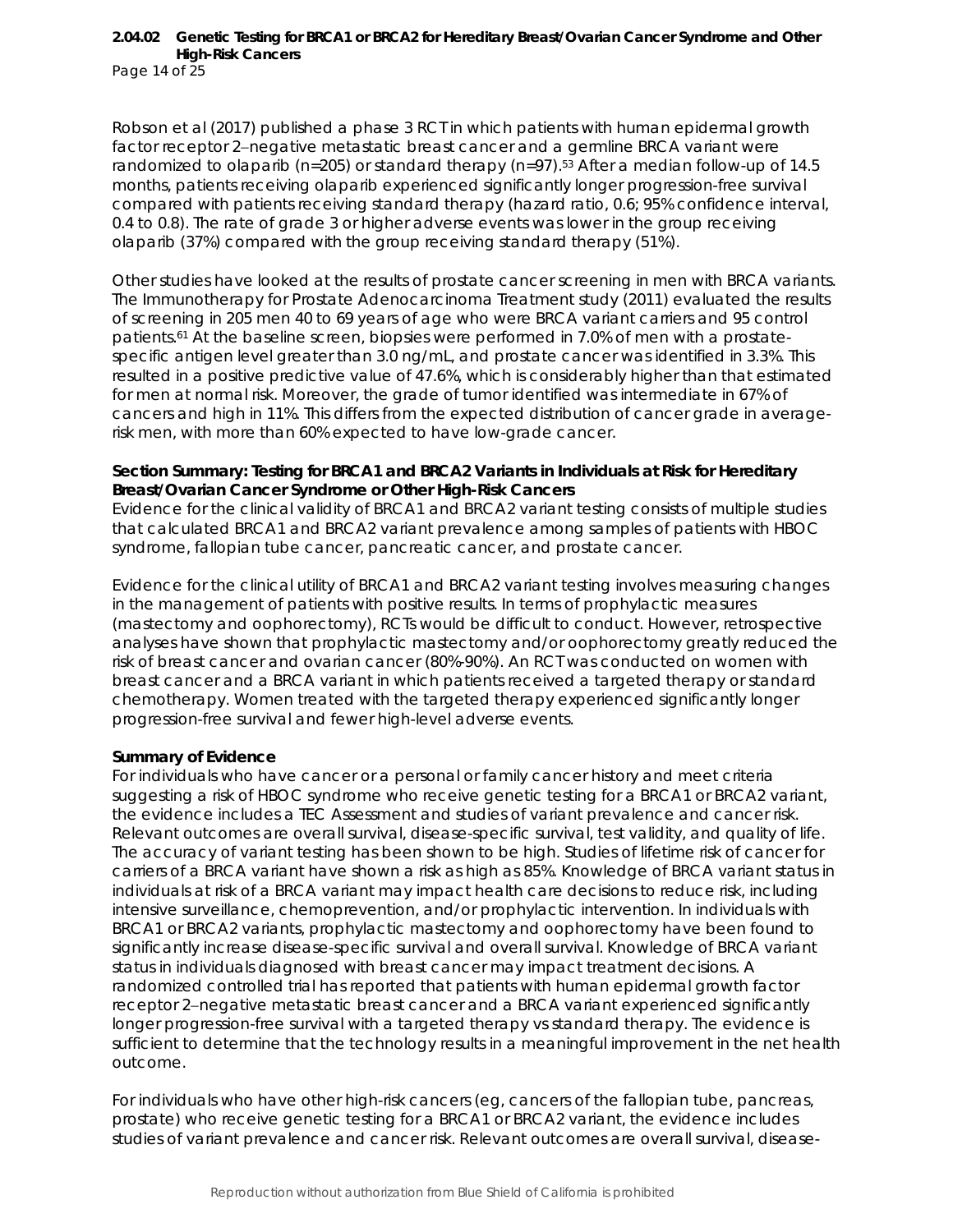Page 15 of 25

specific survival, test validity, and quality of life. The accuracy of variant testing has been shown to be high. Knowledge of *BRCA* variant status in individuals with other high-risk cancers can inform decisions regarding genetic counseling, chemotherapy, and enrollment in clinical trials. The evidence is sufficient to determine that the technology results in a meaningful improvement in the net health outcome.

#### **Supplemental Information**

#### **Clinical Input from Physician Specialty Societies and Academic Medical Centers**

While the various physician specialty societies and academic medical centers may collaborate with and make recommendations during this process, through the provision of appropriate reviewers, input received does not represent an endorsement or position statement by the physician specialty societies or academic medical centers, unless otherwise noted.

In response to requests from Blue Cross Blue Shield Association, input was received for 3 physician specialty societies (5 reviewers) and 3 academic medical centers (5 reviewers) in 2010. Those providing input were in general agreement with the Policy statements considering testing for genomic rearrangements of *BRCA1* and *BRCA2* as medically necessary and with adding fallopian tube and primary peritoneal cancer as *BRCA*-associated malignancies to assess when obtaining the family history.

#### **Practice Guidelines and Position Statements National Comprehensive Cancer Network**

#### *Breast Cancer and Ovarian Cancer*

Current National Comprehensive Cancer Network (NCCN) guidelines on genetic and familial high-risk assessment of breast and ovarian cancers (v.2.2019) include criteria for identifying individuals who should be referred for further risk assessment, and separate criteria for genetic testing.62 Patients who satisfy any of the testing criteria listed in Table 4 should undergo "further personalized risk assessment, genetic counseling, and often genetic testing and management." For these criteria, both invasive and in situ breast cancers were included. Maternal and paternal sides of the family should be considered independently for familial patterns of cancer. Testing of unaffected individuals should be considered "only when an appropriate affected family member is unavailable for testing."

*BRCA1* and *BRCA2* somatic variants are uncommon. NCCN recommends if a somatic variant is identified through tumor profiling, then *BRCA1* and *BRCA2* germline testing is recommended.

#### **Table 4.** *BRCA1* **and** *BRCA2* **Testing Criteria for Hereditary Breast and Ovarian Cancer Syndrome Recommendations**

- 1. Individual from a family with a known *BRCA1*/*BRCA2* mutation 2. Personal history of breast cancer and ≥1 of the following: a. Diagnosed age ≤45 years b. Diagnosed age ≤ 46 to 50 years AND: An additional breast cancer primary ≥1 close blood relative with breast cancer at any age ≥1 close relative with pancreatic cancer ≥1 close relative with prostate cancer (Gleason score ≥7), or Unknown or limited family history c. Diagnosed age ≤60 years with a triple-negative (ER–, PR–, HER2–) breast cancer d. Diagnosed any age AND ≥2 additional diagnoses of breast cancer at any age in patient and/or in close blood relatives ≥1 close blood relative with breast cancer diagnosed at age 50 or younger or ovarian carcinoma or male breast cancer or metastatic prostate cancer or pancreatic cancer 3. Personal history of ovarian carcinoma
- 4. Personal history of male breast cancer
- 5. Personal history of metastatic prostate cancer or high grade prostate cancer (Gleason score ≥7) at any age AND ≥1 close blood relative with ovarian carcinoma, pancreatic cancer, or metastatic prostate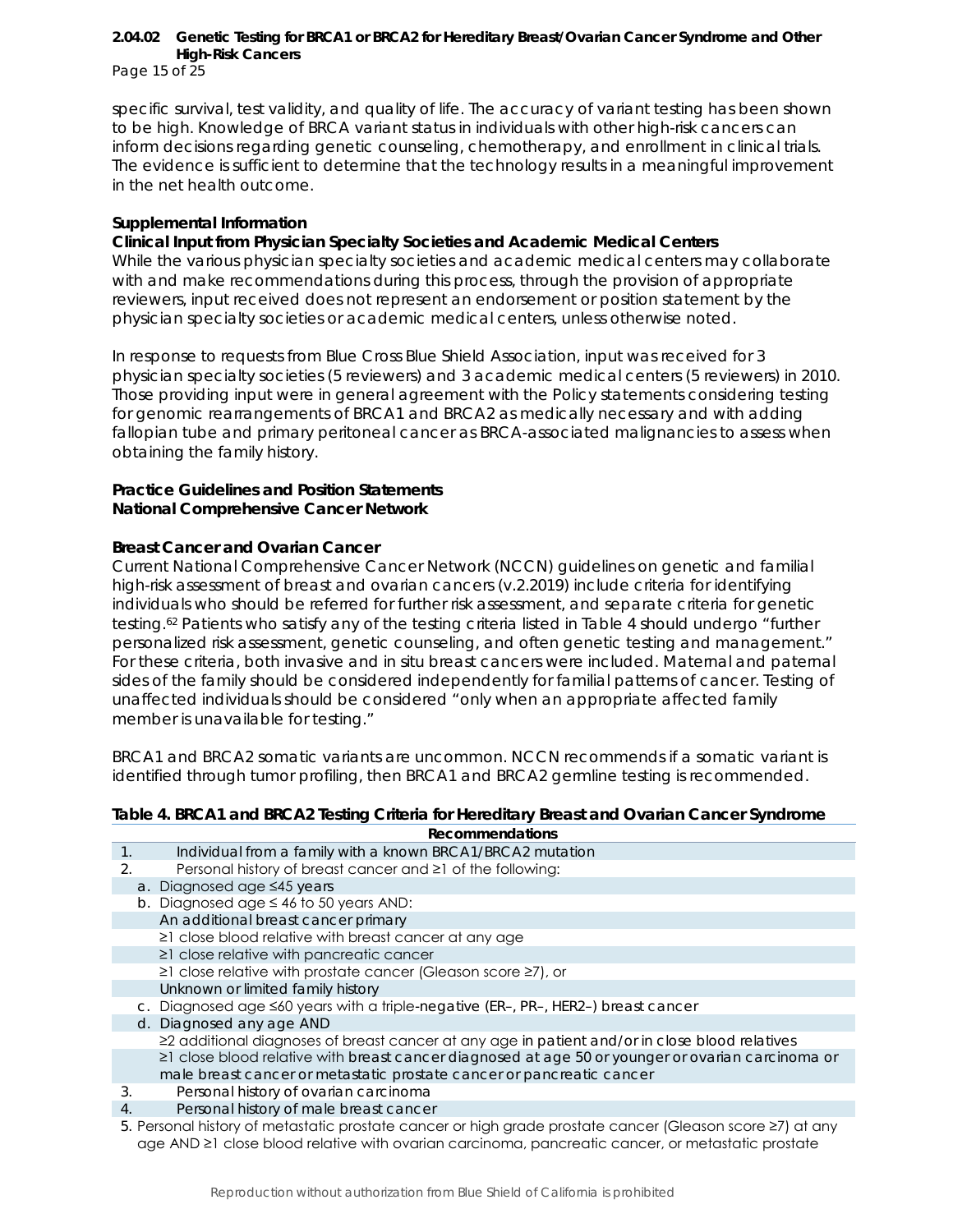Page 16 of 25

#### **Recommendations**

cancer at any age or breast cancer at or before age 50 or  $\geq$  relatives with breast, pancreatic or prostate cancer (any grade) at any age.

- 6. Personal history of pancreatic cancer
- 7. BRCA1/2 mutation detected by tumor profiling in the absence of germline mutation analysis
- 8. An individual who does not meet the other criteria but with ≥1 1st- or 2nd-degree blood relative meeting any of the above criteria
- 9. Regardless of family history, some individuals with a *BRCA*-related cancer may benefit from genetic testing to determine eligibility for targeted treatment

ER: estrogen receptor; *HER2*: human epidermal growth factor receptor 2; PR: progesterone receptor.

#### *Pancreatic Adenocarcinoma*

Current NCCN guidelines for pancreatic adenocarcinoma (v.2.2018) refers to the NCCN guidelines on genetic/familial high-risk assessment of breast and ovarian detailed above, and state: "Consider germline testing for patients with a personal history of cancer, a family history of cancer, or if there is a clinical suspicion of inherited susceptibility."63

#### *Prostate Cancer*

Current NCCN guidelines (v.4.2018) for prostate cancer state: "Consider testing for mutation in these genes (germline and somatic): BRCA1, BRCA2, ATM, PALB2, FANCA," and that if positive, "this information may be used for genetic counseling, early use of platinum chemotherapy, or eligibility for clinical trials (e.g., PARP inhibitors)."64

#### **American Society of Clinical Oncology**

The American Society of Clinical Oncology has released statements on genetic and genomic testing for cancer susceptibility since 1996. The Society (2003) recommended that cancer predisposition testing be offered when 3 factors are at play: (1) there is a personal or family history suggesting genetic cancer susceptibility, (2) the test can be adequately interpreted, and (3) results will influence medical management of the patient or family member at hereditary risk of cancer.65 A 2010 update of this statement recommended that "genetic tests with uncertain clinical utility, including genomic risk assessment, be administered in the context of clinical trials."<sup>66</sup> A 2015 update affirmed that multigene panel testing "is sufficient for cancer risk assessment to evaluate genes of established clinical utility that are suggested by the patient's personal and/or family history."67

#### **Society of Gynecologic Oncology**

The Society of Gynecologic Oncology (SGO; 2015) published an evidence-based consensus statement on risk assessment for inherited gynecologic cancer.<sup>68</sup> The statement included criteria for recommending genetic assessment (counseling with or without testing) to patients who may be genetically predisposed to breast or ovarian cancer. Overall, SGO and NCCN recommendations are very similar; the main differences is the exclusion of: women with breast cancer onset at age 50 years or younger who have 1 or more first-, second-, or third-degree relatives with breast cancer at any age; women with breast cancer or history of breast cancer who have a first-, second-, or third-degree male relative with breast cancer; and men with a personal history of breast cancer. Additionally, SGO recommended genetic assessment for unaffected women who have a male relative with breast cancer. Moreover, SGO indicated that some patients who do not satisfy criteria may still benefit from genetic assessment (eg, few female relatives, hysterectomy, or oophorectomy at a young age in multiple family members, or adoption in the lineage).

#### **American College of Obstetricians and Gynecologists**

The American College of Obstetricians and Gynecologists (2017) published a practice bulletin on hereditary breast and ovarian cancer syndrome.69 The following recommendation was based primarily on consensus and expert opinion (level C): "Genetic testing is recommended when the results of a detailed risk assessment that is performed as part of genetic counseling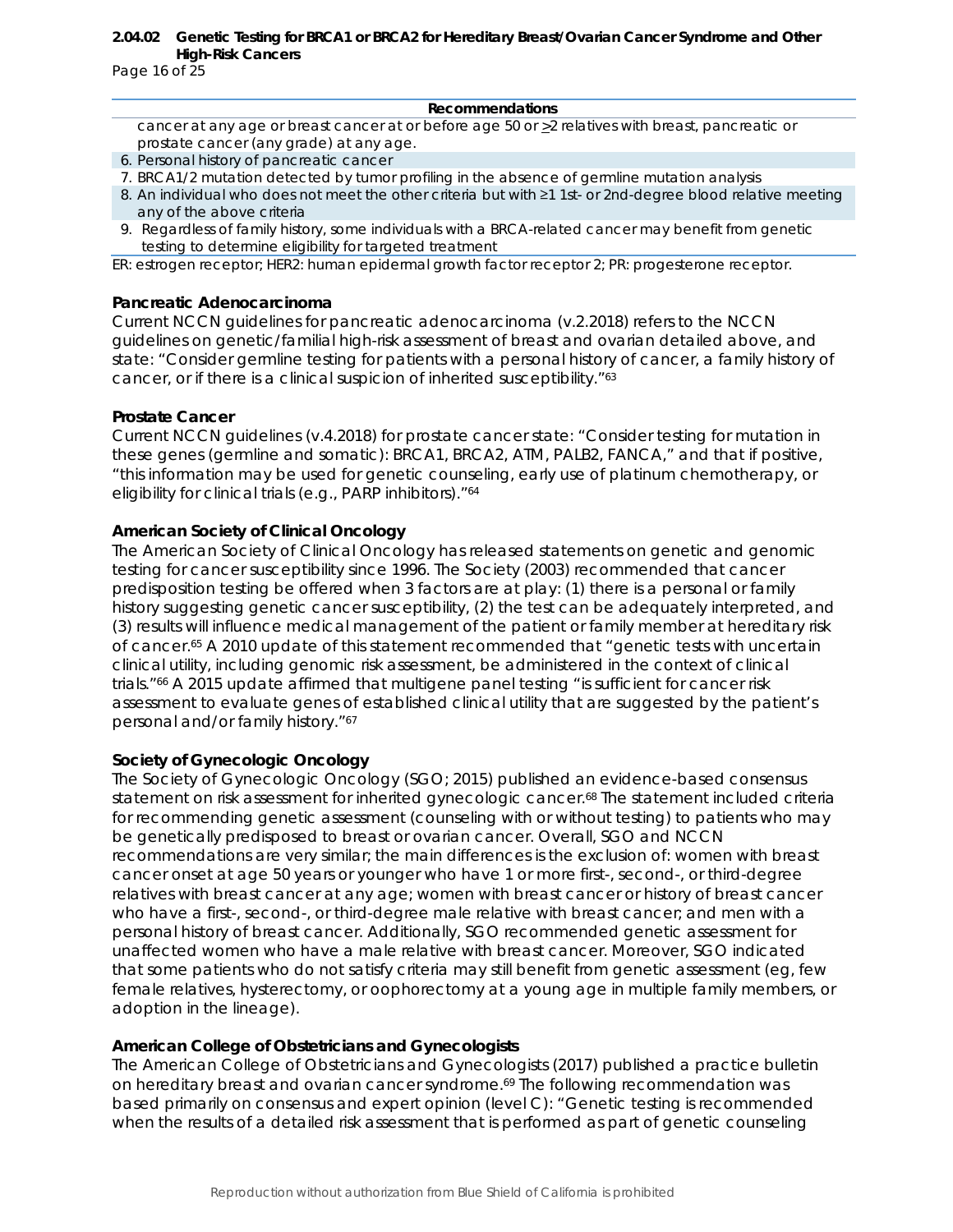Page 17 of 25

suggest the presence of an inherited cancer syndrome for which specific genes have been identified and when the results of testing are likely to influence medical management."

#### **National Society of Genetic Counselors**

The National Society of Genetic Counselors (NSGC) commends the FDA for the approved marketing of 23andMe Personal Genome Service Genetic Health Risk Report for BRCA1/BRCA2 on March 6, 2018 and for recognizing that these tests are limited and should not be used for medical treatment without consulting with a medical professional, such as a genetic counselor. This is the first direct-to-consumer (DTC) test to report on three specific breast cancer gene mutations most common in people of Ashkenazi (Eastern European) Jewish descent.71

Genetic counselors can guide, and support patients seeking more information about their genetic health and help interpret test results. The 23andMe test detects only three out of more than 1,000 known BRCA mutations and doesn't rule out other BRCA mutations that increase cancer risk. Consumers who test positive for these mutations need to be retested in a clinical setting under the supervision of a medical professional before moving forward with any medical decisions. Those who test negative, yet have a strong family history of cancer, may be appropriate candidates for testing and should also consult with medical professionals.71

Erica Ramos, MS, CGC, NSGC President, states, "Although this test may help to identify people who have a previously undetected BRCA mutation, there are several limitations and the results may be confusing or misleading without appropriate education. Anyone who has a strong personal or family history of breast or ovarian cancer and is interested in finding out more about their individualized risk should consult with a genetic counselor to discuss their genetic testing options, or to discuss their results. Genetic counselors can help them be prepared for what the results may tell them, identify other clinical tests that may be needed based on their history and understand how those results could affect them and their relatives."71

#### **U.S. Preventive Services Task Force**

Current U.S. Preventive Services Task Force (USPSTF) recommendations for genetic testing of *BRCA1* and *BRCA2* variants in women state17:

"The USPSTF recommends that primary care providers screen women who have family members with breast, ovarian, tubal, or peritoneal cancer with 1 of several screening tools designed to identify a family history that may be associated with an increased risk for potentially harmful mutations in breast cancer susceptibility genes (*BRCA1* or *BRCA2)*. Women with positive screening results should receive genetic counseling and, if indicated after counseling, *BRCA* testing. (B recommendation)

The USPSTF recommends against routine genetic counseling or *BRCA* testing for women whose family history is not associated with an increased risk for potentially harmful mutations in the *BRCA1* or *BRCA2* gene. (D recommendation)"

Recommended screening tools included the Ontario Family History Assessment Tool, Manchester Scoring System, Referral Screening Tool, Pedigree Assessment Tool, and Family History Screen−7.

#### **Medicare National Coverage**

There are no national coverage determinations. In the absence of a national coverage determination, coverage decisions are left to the discretion of local Medicare carriers.

#### **Ongoing and Unpublished Clinical Trials**

Some currently unpublished trials that might influence this review are listed in Table 5.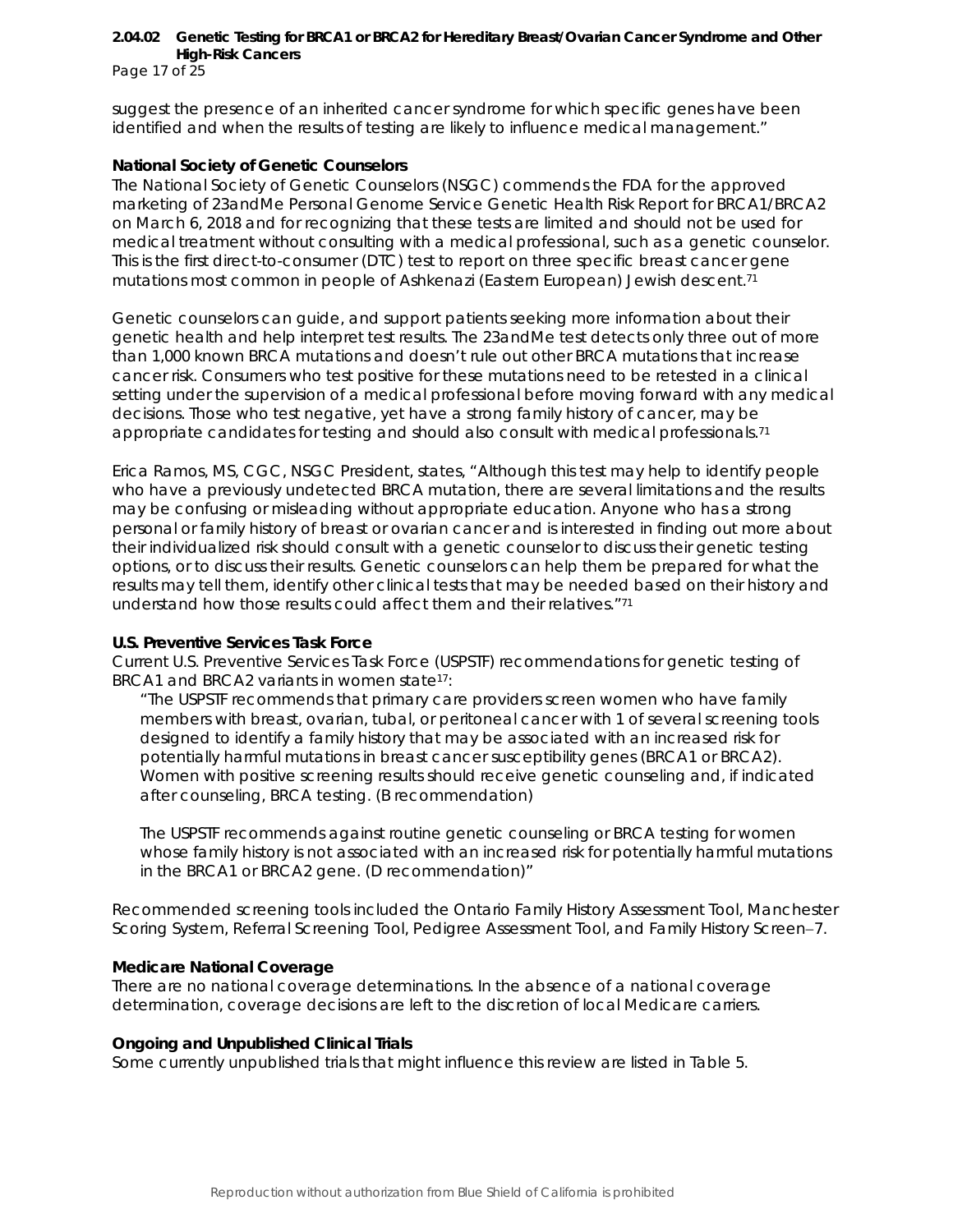Page 18 of 25

#### **Table 5. Summary of Key Trials**

|                               |                                                                                                                                                            | Planned    | Completion            |
|-------------------------------|------------------------------------------------------------------------------------------------------------------------------------------------------------|------------|-----------------------|
| NCT No.                       | <b>Trial Name</b>                                                                                                                                          | Enrollment | Date                  |
| Ongoing                       |                                                                                                                                                            |            |                       |
| NCT02154672                   | Prostate Cancer Screening in Men With Germline BRCA2<br><b>Mutations</b>                                                                                   | 100        | May 2018<br>(ongoing) |
| NCT02225015                   | Cancer Prevention in Women With a BRCA Mutation                                                                                                            | 300        | Jun 2019              |
| NCT03246841                   | Investigation of Tumour Spectrum, Penetrance and Clinical<br>Utility of Germline Mutations in New Breast and Ovarian<br><b>Cancer Susceptibility Genes</b> | 500        | Dec 2023              |
| NCT02321228                   | Early Salpingectomy (Tubectomy) With Delayed<br>Oophorectomy in BRCA1/2 Gene Mutation Carriers (TUBA)                                                      | 510        | Jan 2035              |
| NCT: national clinical trial. |                                                                                                                                                            |            |                       |

# **References**

- 1. Winchester DP. Breast cancer in young women. Surg Clin North Am. Apr 1996;76(2):279- 287. PMID 8610264
- 2. Frank TS, Deffenbaugh AM, Reid JE, et al. Clinical characteristics of individuals with germline mutations in BRCA1 and BRCA2: analysis of 10,000 individuals. J Clin Oncol. Mar 15 2002;20(6):1480-1490. PMID 11896095
- 3. Langston AA, Malone KE, Thompson JD, et al. BRCA1 mutations in a population-based sample of young women with breast cancer. N Engl J Med. Jan 18 1996;334(3):137-142. PMID 8531967
- 4. Malone KE, Daling JR, Thompson JD, et al. BRCA1 mutations and breast cancer in the general population: analyses in women before age 35 years and in women before age 45 years with first-degree family history. JAMA. Mar 25 1998;279(12):922-929. PMID 9544766
- 5. Ford D, Easton DF, Stratton M, et al. Genetic heterogeneity and penetrance analysis of the BRCA1 and BRCA2 genes in breast cancer families. The Breast Cancer Linkage Consortium. Am J Hum Genet. Mar 1998;62(3):676-689. PMID 9497246
- 6. Gershoni-Baruch R, Patael Y, Dagan, et al. Association of the I1307K APC mutation with hereditary and sporadic breast/ovarian cancer: more questions than answers. Br J Cancer. Jul 2000;83(2):153-155. PMID 10901363
- 7. Warner E, Foulkes W, Goodwin P, et al. Prevalence and penetrance of BRCA1 and BRCA2 gene mutations in unselected Ashkenazi Jewish women with breast cancer. J Natl Cancer Inst. Jul 21 1999;91(14):1241-1247. PMID 10413426
- 8. Hartge P, Struewing JP, Wacholder S, et al. The prevalence of common BRCA1 and BRCA2 mutations among Ashkenazi Jews. Am J Hum Genet. Apr 1999;64(4):963-970. PMID 10090881
- 9. Hodgson SV, Heap E, Cameron J, et al. Risk factors for detecting germline BRCA1 and BRCA2 founder mutations in Ashkenazi Jewish women with breast or ovarian cancer. J Med Genet. May 1999;36(5):369-373. PMID 10353781
- 10. Moslehi R, Chu W, Karlan B, et al. BRCA1 and BRCA2 mutation analysis of 208 Ashkenazi Jewish women with ovarian cancer. Am J Hum Genet. Apr 2000;66(4):1259-1272. PMID 10739756
- 11. de Ruijter TC, Veeck J, de Hoon JP, et al. Characteristics of triple-negative breast cancer. J Cancer Res Clin Oncol. Feb 2011;137(2):183-192. PMID 21069385
- 12. Kandel MJ, Stadler D, Masciari S, et al. Prevalence of BRCA1 mutations in triple negative breast cancer (BC) [abstract 508]. J Clin Oncol. 2006;24(18S):508. PMID
- 13. Young SR, Pilarski RT, Donenberg T, et al. The prevalence of BRCA1 mutations among young women with triple-negative breast cancer. BMC Cancer. Mar 19 2009;9:86. PMID 19298662
- 14. Gonzalez-Angulo AM, Timms KM, Liu S, et al. Incidence and outcome of BRCA mutations in unselected patients with triple receptor-negative breast cancer. Clin Cancer Res. Mar 1 2011;17(5):1082-1089. PMID 21233401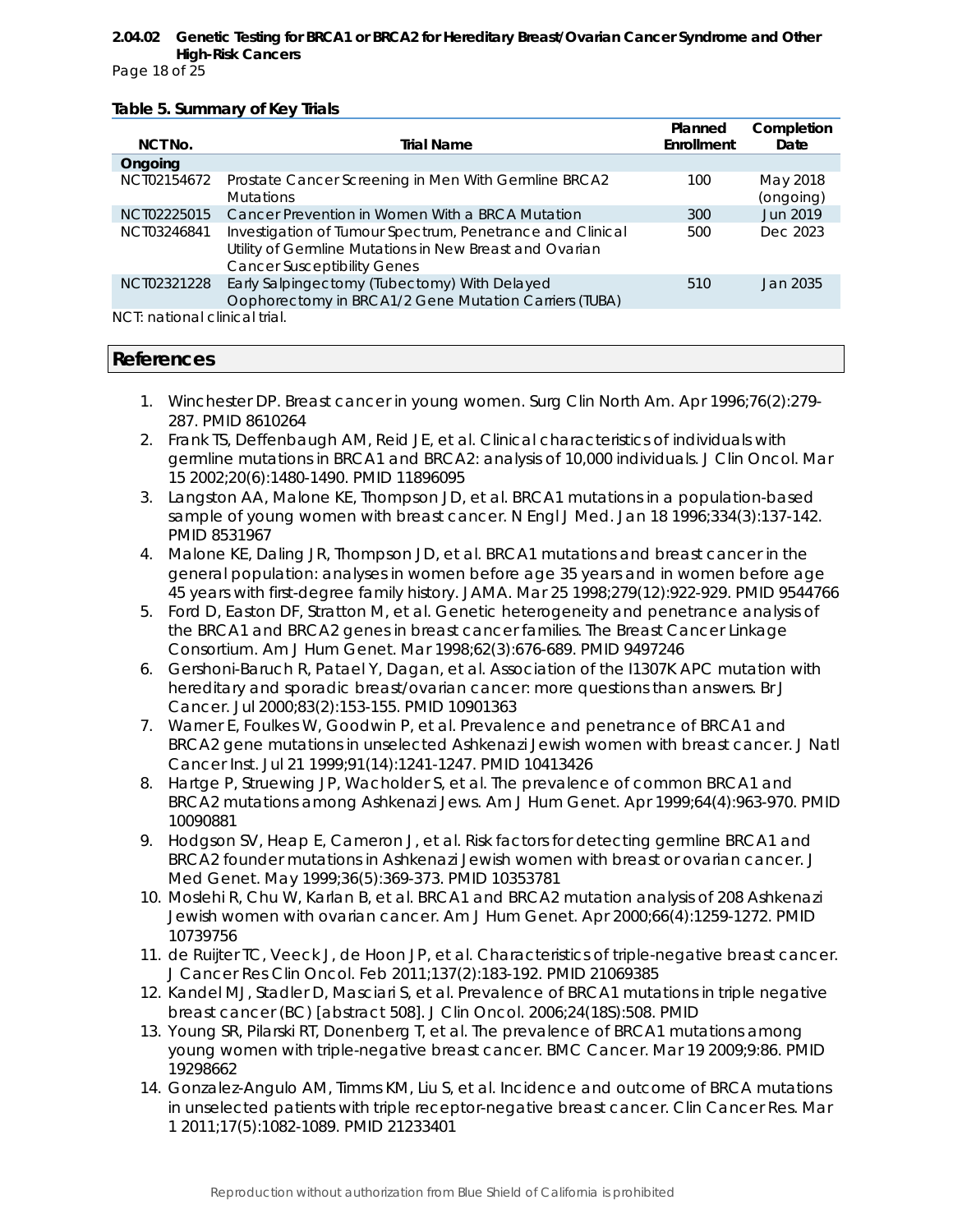Page 19 of 25

- 15. Blue Cross and Blue Shield Association Technology Evaluation Center (TEC). BRCA1 and BRCA2 testing to determine the risk of breast and ovarian cancer. TEC Assessments. 1997;Volume 12:Tab 4. PMID
- 16. Zhu Y, Wu J, Zhang C, et al. BRCA mutations and survival in breast cancer: an updated systematic review and meta-analysis. Oncotarget. Oct 25 2016;7(43):70113-70127. PMID 27659521
- 17. Nelson HD, Fu R, Goddard K, et al. Risk Assessment, Genetic Counseling, and Genetic Testing for BRCA-Related Cancer: Systematic Review to Update the U.S. Preventive Services Task Force Recommendation. Evidence Synthesis No. 101. Rockville, MD Agency for Healthcare Research and Quality; 2013.
- 18. Kuchenbaecker KB, Hopper JL, Barnes DR, et al. Risks of breast, ovarian, and contralateral breast cancer for BRCA1 and BRCA2 mutation carriers. Jama. Jun 20 2017;317(23):2402-2416. PMID 28632866
- 19. Begg CB. On the use of familial aggregation in population-based case probands for calculating penetrance. Journal of the National Cancer Institute. Aug 21 2002;94(16):1221-1226. PMID 12189225
- 20. Satagopan JM, Offit K, Foulkes W, et al. The lifetime risks of breast cancer in Ashkenazi Jewish carriers of BRCA1 and BRCA2 mutations. Cancer Epidemiol Biomarkers Prev. May 2001;10(5):467-473. PMID 11352856
- 21. Thorlacius S, Struewing JP, Hartge P, et al. Population-based study of risk of breast cancer in carriers of BRCA2 mutation. Lancet. Oct 24 1998;352(9137):1337-1339. PMID 9802270
- 22. King MC, Marks JH, Mandell JB. Breast and ovarian cancer risks due to inherited mutations in BRCA1 and BRCA2. Science. Oct 24 2003;302(5645):643-646. PMID 14576434
- 23. Metcalfe K, Lynch HT, Ghadirian P, et al. Contralateral breast cancer in BRCA1 and BRCA2 mutation carriers. J Clin Oncol. Jun 15 2004;22(12):2328-2335. PMID 15197194
- 24. Mavaddat N, Peock S, Frost D, et al. Cancer risks for BRCA1 and BRCA2 mutation carriers: results from prospective analysis of EMBRACE. J Natl Cancer Inst. Jun 5 2013;105(11):812- 822. PMID 23628597
- 25. Trainer AH, Meiser B, Watts K, et al. Moving toward personalized medicine: treatmentfocused genetic testing of women newly diagnosed with ovarian cancer. Int J Gynecol Cancer. Jul 2010;20(5):704-716. PMID 20973257
- 26. Zhang S, Royer R, Li S, et al. Frequencies of BRCA1 and BRCA2 mutations among 1,342 unselected patients with invasive ovarian cancer. Gynecol Oncol. May 1 2011;121(2):353-357. PMID 21324516
- 27. Kurian AW, Hughes, E., Handorf, E. A., et al. Breast and ovarian cancer penetrance estimates derived from germline multiple-gene sequencing results in women. Precis Oncol. 2017;1:1-12. PMID
- 28. Langer LR, McCoy H, Kidd J, et al. Hereditary cancer testing in patients with ovarian cancer using a 25-gene panel. J Community Supportive Oncol. 2016;14(7):314-319. PMID
- 29. Norquist BM, Harrell MI, Brady MF, et al. Inherited mutations in women with ovarian carcinoma. JAMA Oncol. Apr 2016;2(4):482-490. PMID 26720728
- 30. Harter P, Hauke J, Heitz F, et al. Prevalence of deleterious germline variants in risk genes including BRCA1/2 in consecutive ovarian cancer patients (AGO-TR-1). PLoS One. Oct 2017;12(10):e0186043. PMID 29053726
- 31. Hirst JE, Gard GB, McIllroy K, et al. High rates of occult fallopian tube cancer diagnosed at prophylactic bilateral salpingo-oophorectomy. Int J Gynecol Cancer. Jul 2009;19(5):826-829. PMID 19574767
- 32. Powell CB, Swisher EM, Cass I, et al. Long term follow up of BRCA1 and BRCA2 mutation carriers with unsuspected neoplasia identified at risk reducing salpingo-oophorectomy. Gynecol Oncol. May 2013;129(2):364-371. PMID 23391663
- 33. Hruban RH, Canto MI, Goggins M, et al. Update on familial pancreatic cancer. Adv Surg. Oct 2010;44:293-311. PMID 20919528
- 34. Couch FJ, Johnson MR, Rabe KG, et al. The prevalence of BRCA2 mutations in familial pancreatic cancer. Cancer Epidemiol Biomarkers Prev. Feb 2007;16(2):342-346. PMID 17301269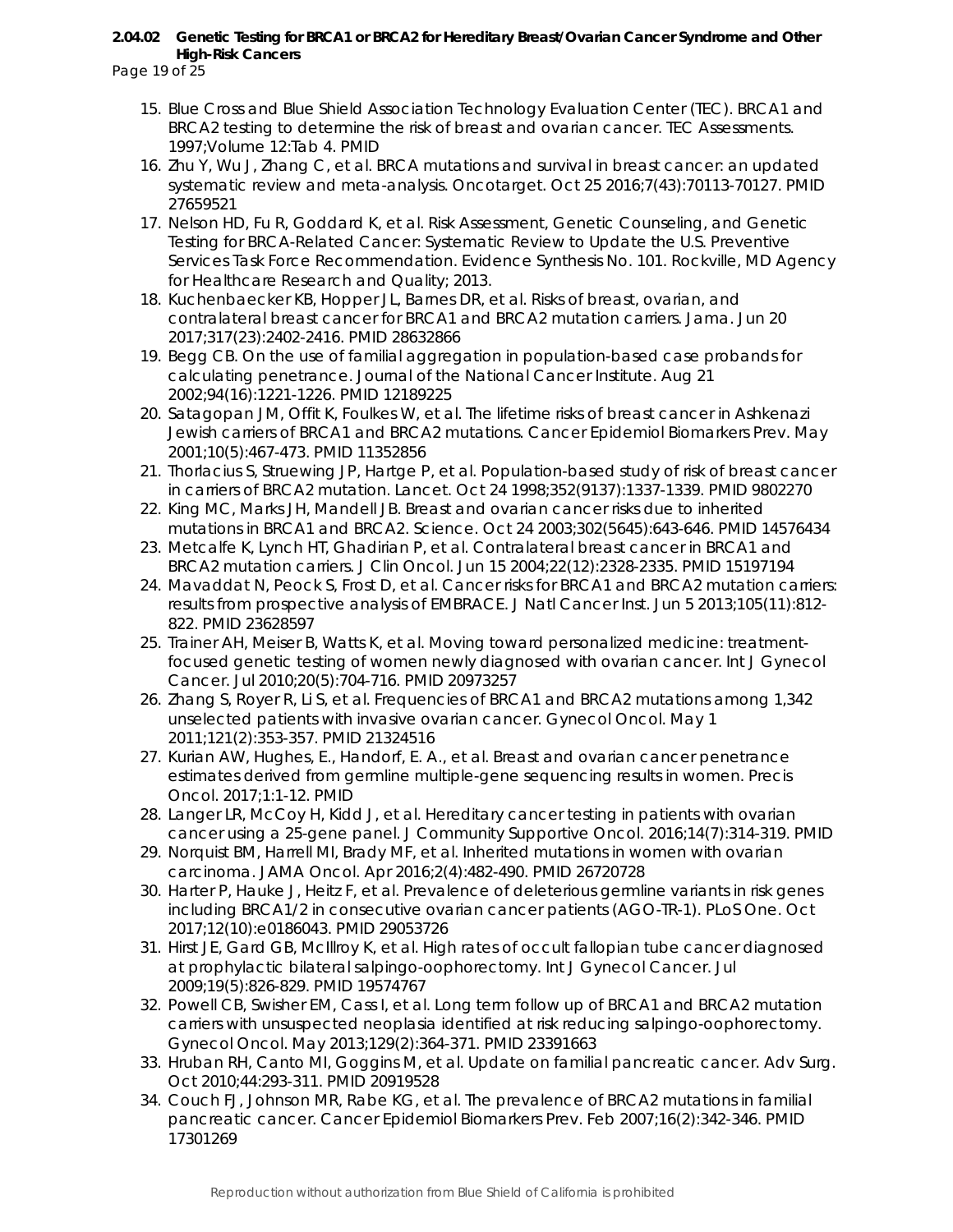Page 20 of 25

- 35. Ferrone CR, Levine DA, Tang LH, et al. BRCA germline mutations in Jewish patients with pancreatic adenocarcinoma. J Clin Oncol. Jan 20 2009;27(3):433-438. PMID 19064968
- 36. Holter S, Borgida A, Dodd A, et al. Germline BRCA Mutations in a Large Clinic-Based Cohort of Patients With Pancreatic Adenocarcinoma. J Clin Oncol. Oct 1 2015;33(28):3124-3129. PMID 25940717
- 37. Shindo K, Yu J, Suenaga M, et al. Deleterious Germline Mutations in Patients With Apparently Sporadic Pancreatic Adenocarcinoma. J Clin Oncol. Oct 20 2017;35(30):3382-3390. PMID 28767289
- 38. Yurgelun MB, Chittenden AB, Morales-Oyarvide V, et al. Germline cancer susceptibility gene variants, somatic second hits, and survival outcomes in patients with resected pancreatic cancer. Genet Med. Jul 2 2018. PMID 29961768
- 39. Hu C, Hart SN, Polley EC, et al. Association Between Inherited Germline Mutations in Cancer Predisposition Genes and Risk of Pancreatic Cancer. JAMA. Jun 19 2018;319(23):2401-2409. PMID 29922827
- 40. Edwards SM, Kote-Jarai Z, Meitz J, et al. Two percent of men with early-onset prostate cancer harbor germline mutations in the BRCA2 gene. Am J Hum Genet. Jan 2003;72(1):1-12. PMID 12474142
- 41. Pritchard CC, Mateo J, Walsh MF, et al. Inherited DNA-Repair Gene Mutations in Men with Metastatic Prostate Cancer. N Engl J Med. Aug 4 2016;375(5):443-453. PMID 27433846
- 42. Abida W, Armenia J, Gopalan A, et al. Prospective genomic profiling of prostate cancer across disease states reveals germline and somatic alterations that may affect clinical decision making. JCO Precis Oncol. Jul 2017;2017. PMID 28825054
- 43. Walsh T, Casadei S, Coats KH, et al. Spectrum of mutations in BRCA1, BRCA2, CHEK2, and TP53 in families at high risk of breast cancer. JAMA. Mar 22 2006;295(12):1379-1388. PMID 16551709
- 44. Palma MD, Domchek SM, Stopfer J, et al. The relative contribution of point mutations and genomic rearrangements in BRCA1 and BRCA2 in high-risk breast cancer families. Cancer Res. Sep 1 2008;68(17):7006-7014. PMID 18703817
- 45. Grann VR, Whang W, Jacobson JS, et al. Benefits and costs of screening Ashkenazi Jewish women for BRCA1 and BRCA2. J Clin Oncol. Feb 1999;17(2):494-500. PMID 10080590
- 46. Hartmann LC, Schaid DJ, Woods JE, et al. Efficacy of bilateral prophylactic mastectomy in women with a family history of breast cancer. N Engl J Med. Jan 14 1999;340(2):77-84. PMID 9887158
- 47. Menkiszak J, Rzepka-Gorska I, Gorski B, et al. Attitudes toward preventive oophorectomy among BRCA1 mutation carriers in Poland. Eur J Gynaecol Oncol. Apr 2004;25(1):93-95. PMID 15053071
- 48. Moller P, Borg A, Evans DG, et al. Survival in prospectively ascertained familial breast cancer: analysis of a series stratified by tumour characteristics, BRCA mutations and oophorectomy. Int J Cancer. Oct 20 2002;101(6):555-559. PMID 12237897
- 49. Olopade OI, Artioli G. Efficacy of risk-reducing salpingo-oophorectomy in women with BRCA-1 and BRCA-2 mutations. Breast J. Jan-Feb 2004;10(Suppl 1):S5-9. PMID 14984481
- 50. Rebbeck TR, Lynch HT, Neuhausen SL, et al. Prophylactic oophorectomy in carriers of BRCA1 or BRCA2 mutations. N Engl J Med. May 23 2002;346(21):1616-1622. PMID 12023993
- 51. Scheuer L, Kauff N, Robson M, et al. Outcome of preventive surgery and screening for breast and ovarian cancer in BRCA mutation carriers. J Clin Oncol. Mar 1 2002;20(5):1260-1268. PMID 11870168
- 52. Weitzel JN, McCaffrey SM, Nedelcu R, et al. Effect of genetic cancer risk assessment on surgical decisions at breast cancer diagnosis. Arch Surg. Dec 2003;138(12):1323-1328; discussion 1329. PMID 14662532
- 53. Robson M, Goessl C, Domchek S. Olaparib for metastatic germline BRCA-mutated breast cancer. N Engl J Med. Nov 2 2017;377(18):1792-1793. PMID 29091556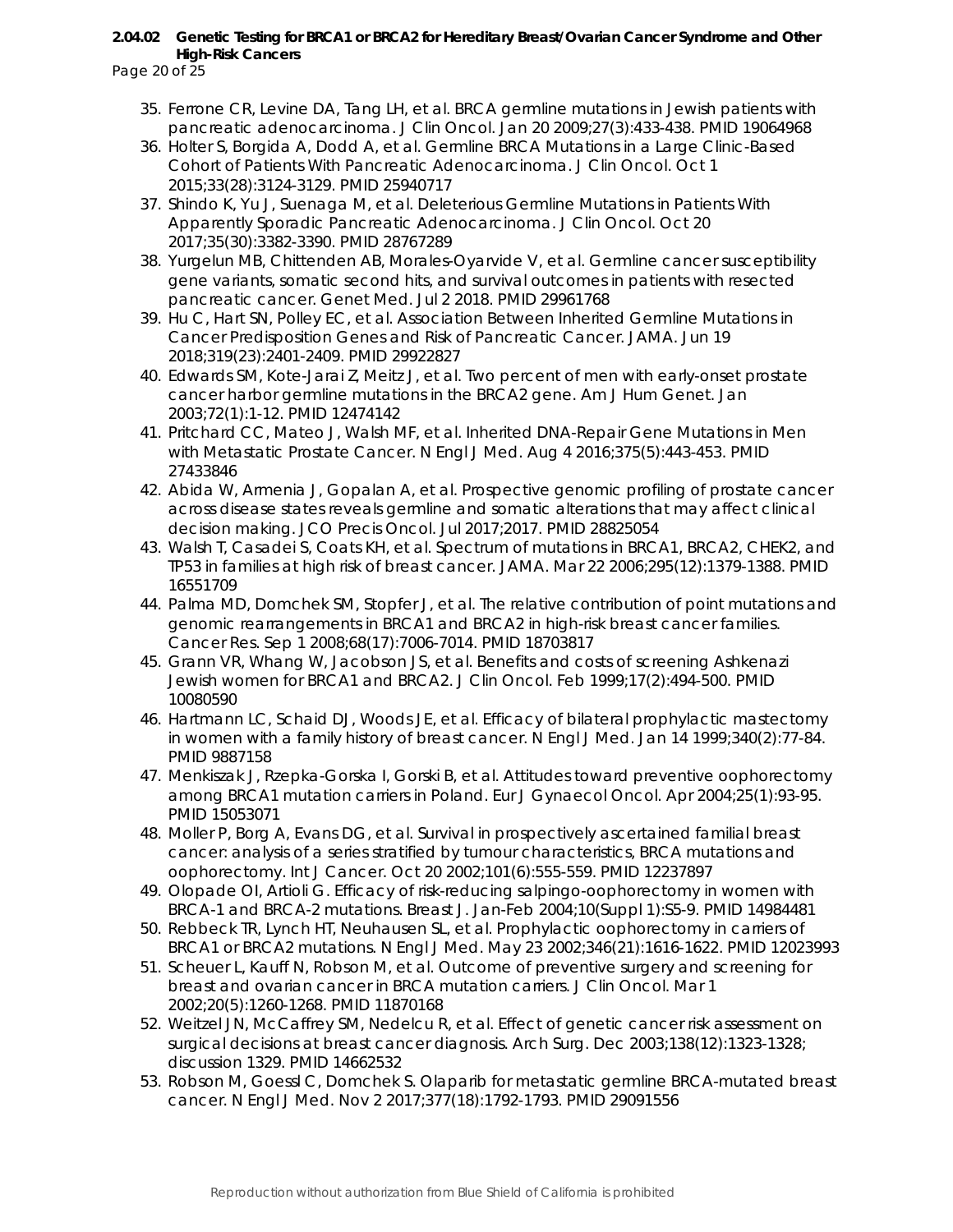Page 21 of 25

- 54. Finch AP, Lubinski J, Moller P, et al. Impact of oophorectomy on cancer incidence and mortality in women with a BRCA1 or BRCA2 mutation. J Clin Oncol. May 20 2014;32(15):1547-1553. PMID 24567435
- 55. Domchek SM, Friebel TM, Singer CF, et al. Association of risk-reducing surgery in BRCA1 or BRCA2 mutation carriers with cancer risk and mortality. Jama. Sep 01 2010;304(9):967-975. PMID 20810374
- 56. Elmi M, Azin A, Elnahas A, et al. Concurrent risk-reduction surgery in patients with increased lifetime risk for breast and ovarian cancer: an analysis of the National Surgical Quality Improvement Program (NSQIP) database. Breast Cancer Res Treat. May 14 2018. PMID 29761322
- 57. Li X, You R, Wang X, et al. Effectiveness of prophylactic surgeries in BRCA1 or BRCA2 mutation carriers: a meta-analysis and systematic review. Clin Cancer Res. Aug 1 2016;22(15):3971-3981. PMID 26979395
- 58. Ludwig KK, Neuner J, Butler A, et al. Risk reduction and survival benefit of prophylactic surgery in BRCA mutation carriers, a systematic review. Am J Surg. Oct 2016;212(4):660- 669. PMID 27649974
- 59. Marchetti C, De Felice F, Palaia I, et al. Risk-reducing salpingo-oophorectomy: a metaanalysis on impact on ovarian cancer risk and all cause mortality in BRCA 1 and BRCA 2 mutation carriers. BMC Womens Health. Dec 12 2014;14:150. PMID 25494812
- 60. Nelson HD, Pappas M, Zakher B, et al. Risk assessment, genetic counseling, and genetic testing for BRCA-related cancer in women: a systematic review to update the U.S. Preventive Services Task Force recommendation. Ann Intern Med. Feb 18 2014;160(4):255-266. PMID 24366442
- 61. Mitra AV, Bancroft EK, Barbachano Y, et al. Targeted prostate cancer screening in men with mutations in BRCA1 and BRCA2 detects aggressive prostate cancer: preliminary analysis of the results of the IMPACT study. BJU Int. Jan 2011;107(1):28-39. PMID 20840664
- 62. National Comprehensive Cancer Network (NCCN). NCCN Clinical Practice Guidelines in Oncology: Genetic/Familial High Risk Assessment: Breast and Ovarian. Version 2.2019. https://www.nccn.org/professionals/physician\_gls/pdf/genetics\_screening.pdf. Accessed September 24, 2018.
- 63. National Comprehensive Cancer Network (NCCN). NCCN Clinical Practice Guidelines in Oncology: Pancreatic Adenocarcinoma. Version 2.2018. https://www.nccn.org/professionals/physician\_gls/pdf/pancreatic.pdf. Accessed October 18, 2018.
- 64. NCCN Clinical Practice Guidelines in Oncology (NCCN). NCCN Clinical Practice Guidelines in Oncology: Prostate Cancer. Version.4.2018. https://www.nccn.org/professionals/physician\_gls/pdf/prostate.pdf. Accessed October 18, 2018.
- 65. American Society of Clinical Oncology. American Society of Clinical Oncology policy statement update: genetic testing for cancer susceptibility. J Clin Oncol. Jun 15 2003;21(12):2397-2406. PMID 12692171
- 66. Robson ME, Storm CD, Weitzel J, et al. American Society of Clinical Oncology policy statement update: genetic and genomic testing for cancer susceptibility. J Clin Oncol. Feb 10 2010;28(5):893-901. PMID 20065170
- 67. Robson ME, Bradbury AR, Arun B, et al. American Society of Clinical Oncology Policy Statement Update: Genetic and Genomic Testing for Cancer Susceptibility. J Clin Oncol. Nov 1 2015;33(31):3660-3667. PMID 26324357
- 68. Lancaster JM, Powell CB, Chen LM, et al. Society of Gynecologic Oncology statement on risk assessment for inherited gynecologic cancer predispositions. Gynecol Oncol. Jan 2015;136(1):3-7. PMID 25238946
- 69. Practice Bulletin No. 182 Summary: hereditary breast and ovarian cancer syndrome. Obstet Gynecol. Sep 2017;130(3):657-659. PMID 28832475
- 70. U.S. Food and Drug Administration (FDA). Code of Federal Regulations (CFR): Title 21. DeNovo. Devices and Radiological Health. Evaluation of Automatic Class III Desingation for The 23andMe Personal Genome Service (PGS) Genetic Health Risk Report for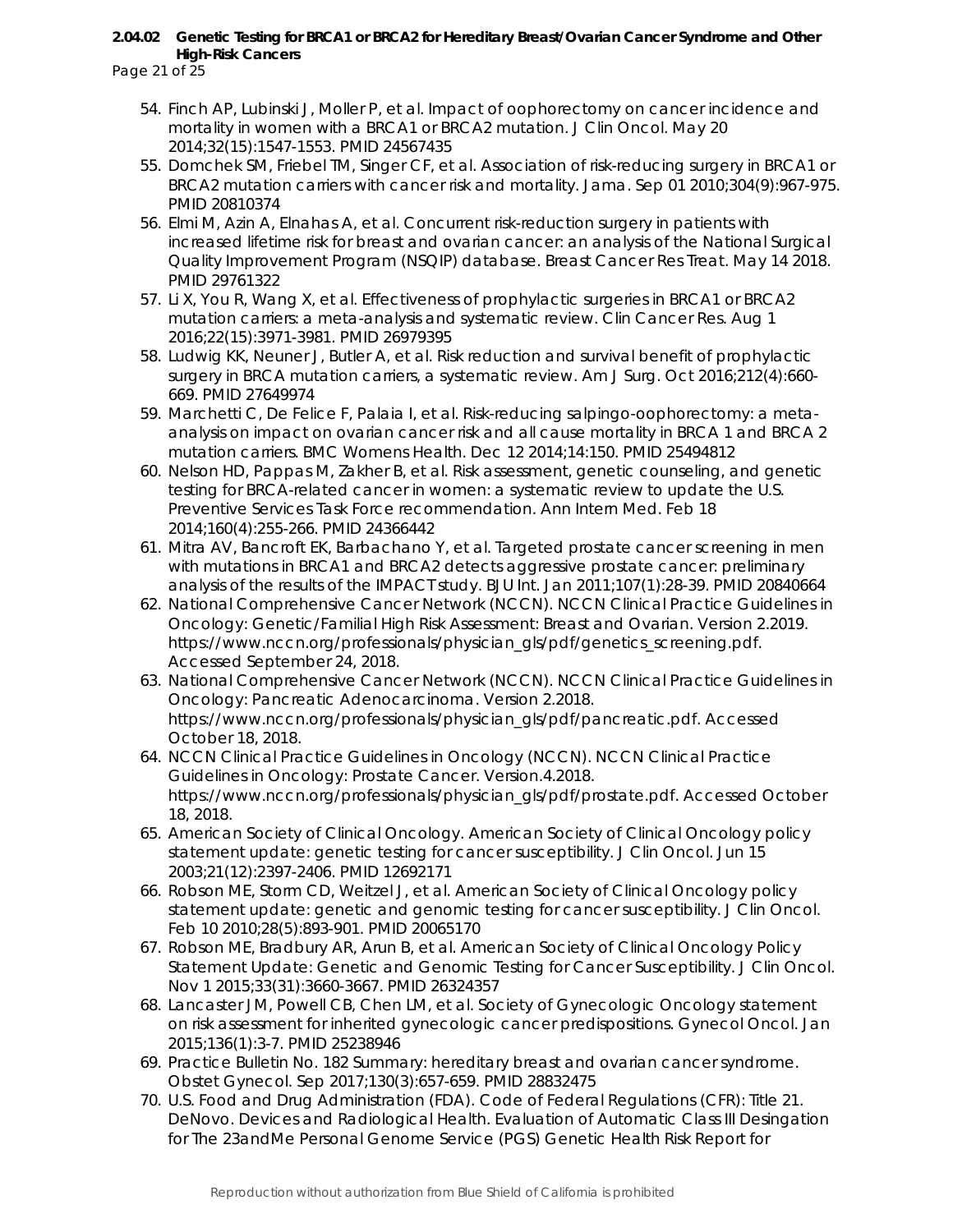Page 22 of 25

BRCA1/BRCA2 (Selected Variants). Decision Summary. March 6, 2018; https://www.accessdata.fda.gov/scripts/cdrh/cfdocs/cfpmn/denovo.cfm?ID=DEN17004 6. Accessed June 4, 2018.

71. National Society of Genetic Counselors. NSGC Blog. NSGC Headquarters. NSGC Responds to U.S. Food and Drug Administration Approval of Direct-to-Consumer Cancer Test that Reports Three BRCA Mutations. March 6, 2018; https://www.nsgc.org/p/bl/et/blogid=53&blogaid=1022. Accessed June 4, 2018.

72. Blue Cross Blue Shield Association. Medical Policy Reference Manual, No. 2.04.02 (November 2018).

# **Documentation for Clinical Review**

# **Please provide the following documentation (if/when requested):**

- History and physical and/or consultation notes including:
	- o Ethnicity/Ancestry
	- o Personal and/or family history of cancer (if applicable) including:
		- Family relationship(s): (maternal or paternal), (family member [e.g., sibling, aunt, grandparent]), (living or deceased) ((if applicable)
		- **Site(s) of cancer**
		- Age at diagnosis (including family members)
	- **If breast cancer, indicate if bilateral, premenopausal, or triple negative cancer** o BRCA1/BRCA2 mutation history (if applicable)
- Genetic counseling/professional results (if applicable)
- Laboratory or Pathology reports

#### **Post service**

• Procedure report(s)

# **Coding**

*This Policy relates only to the services or supplies described herein. Benefits may vary according to product design; therefore, contract language should be reviewed before applying the terms of the Policy. Inclusion or exclusion of codes does not constitute or imply member coverage or provider reimbursement.* 

#### *MN/IE*

**The following services may be considered medically necessary in certain instances and investigational in others. Services may be considered medically necessary when policy criteria are met. Services may be considered investigational when the policy criteria are not met or when the code describes application of a product in the position statement that is investigational.**

| <b>Ivpe</b>     | Code  | <b>Description</b>                                                                                                                                                                                                                                           |
|-----------------|-------|--------------------------------------------------------------------------------------------------------------------------------------------------------------------------------------------------------------------------------------------------------------|
|                 | 81162 | BRCA1 (BRCA1, DNA repair associated), BRCA2 (BRCA2, DNA repair<br>associated) (e.g., hereditary breast and ovarian cancer) gene<br>analysis; full sequence analysis and full duplication/deletion analysis<br>(i.e., detection of large gene rearrangements) |
| $CPT^{\otimes}$ | 81163 | BRCA1 (BRCA1, DNA repair associated), BRCA2 (BRCA2, DNA repair<br>associated) (e.g., hereditary breast and ovarian cancer) gene<br>analysis; full sequence analysis (Code effective 1/1/2019)                                                                |
|                 | 81164 | BRCA1 (BRCA1, DNA repair associated), BRCA2 (BRCA2, DNA repair<br>associated) (e.g., hereditary breast and ovarian cancer) gene<br>analysis; full duplication/deletion analysis (i.e., detection of large<br>gene rearrangements) (Code effective 1/1/2019)  |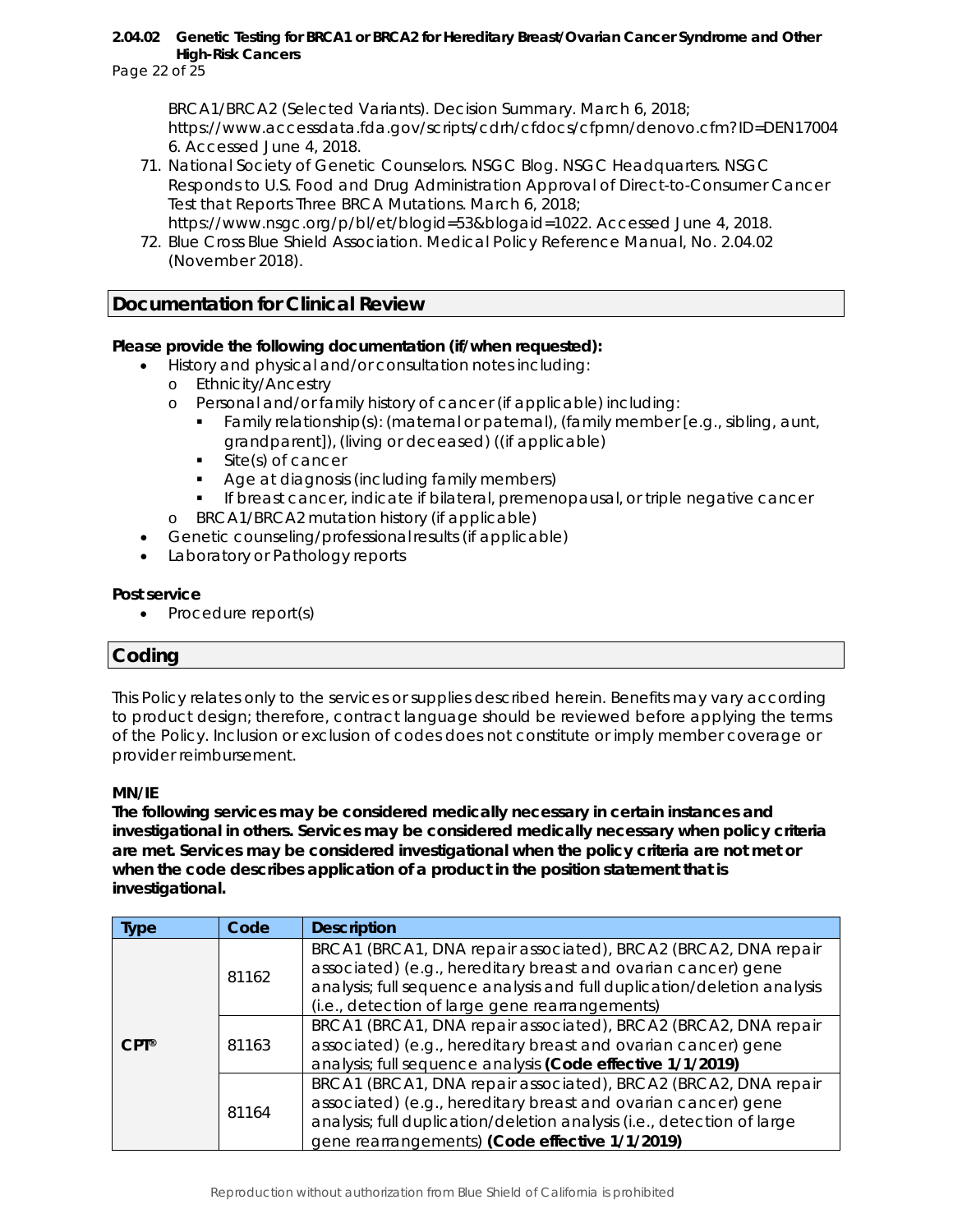Page 23 of 25

| <b>Type</b>   | Code                                                         | <b>Description</b>                                                                                                                            |
|---------------|--------------------------------------------------------------|-----------------------------------------------------------------------------------------------------------------------------------------------|
|               |                                                              | BRCA1 (BRCA1, DNA repair associated) (e.g., hereditary breast and                                                                             |
|               | 81165                                                        | ovarian cancer) gene analysis; full sequence analysis (Code                                                                                   |
|               |                                                              | effective 1/1/2019)                                                                                                                           |
|               | 81166                                                        | BRCA1 (BRCA1, DNA repair associated) (e.g., hereditary breast and<br>ovarian cancer) gene analysis; full duplication/deletion analysis (i.e., |
|               |                                                              | detection of large gene rearrangements) (Code effective 1/1/2019)                                                                             |
|               |                                                              | BRCA2 (BRCA2, DNA repair associated) (e.g., hereditary breast and                                                                             |
|               | 81167                                                        | ovarian cancer) gene analysis; full duplication/deletion analysis (i.e.,                                                                      |
|               |                                                              | detection of large gene rearrangements) (Code effective 1/1/2019)                                                                             |
|               |                                                              | BRCA1, BRCA2 (breast cancer 1 and 2) (e.g., hereditary breast and                                                                             |
|               |                                                              | ovarian cancer) gene analysis; full sequence analysis and common                                                                              |
|               | 81211                                                        | duplication/deletion variants in BRCA1 (i.e., exon 13 del 3.835kb,                                                                            |
|               |                                                              | exon 13 dup 6kb, exon 14-20 del 26kb, exon 22 del 510bp, exon 8-9                                                                             |
|               |                                                              | del 7.1kb) (Deleted code effective 1/1/2019)<br>BRCA1 (BRCA1, DNA repair associated), BRCA2 (BRCA2, DNA repair                                |
|               | 81212                                                        | associated) (e.g., hereditary breast and ovarian cancer) gene                                                                                 |
|               |                                                              | analysis; 185delAG, 5385insC, 6174delT variants                                                                                               |
|               |                                                              | BRCA1, BRCA2 (breast cancer 1 and 2) (e.g., hereditary breast and                                                                             |
|               | 81213                                                        | ovarian cancer) gene analysis; uncommon duplication/deletion                                                                                  |
|               |                                                              | variants (Deleted code effective 1/1/2019)                                                                                                    |
|               |                                                              | BRCA1 (breast cancer 1) (e.g., hereditary breast and ovarian                                                                                  |
|               |                                                              | cancer) gene analysis; full sequence analysis and common                                                                                      |
|               | 81214                                                        | duplication/deletion variants (i.e., exon 13 del 3.835kb, exon 13 dup                                                                         |
|               |                                                              | 6kb, exon 14-20 del 26kb, exon 22 del 510bp, exon 8-9 del 7.1kb)<br>(Deleted code effective 1/1/2019)                                         |
|               | BRCA1 (breast cancer 1) (e.g., hereditary breast and ovarian |                                                                                                                                               |
|               | 81215                                                        | cancer) gene analysis; known familial variant                                                                                                 |
|               |                                                              | BRCA2 (breast cancer 2) (e.g., hereditary breast and ovarian                                                                                  |
|               | 81216                                                        | cancer) gene analysis; full sequence analysis                                                                                                 |
|               | 81217                                                        | BRCA2 (breast cancer 2) (e.g., hereditary breast and ovarian                                                                                  |
|               |                                                              | cancer) gene analysis; known familial variant                                                                                                 |
|               |                                                              | Hereditary breast cancer-related disorders (e.g., hereditary breast                                                                           |
|               |                                                              | cancer, hereditary ovarian cancer, hereditary endometrial cancer);                                                                            |
|               | 81432                                                        | genomic sequence analysis panel, must include sequencing of at<br>least 10 genes, always including BRCA1, BRCA2, CDH1, MLH1, MSH2,            |
|               |                                                              | MSH6, PALB2, PTEN, STK11, and TP53                                                                                                            |
|               |                                                              | Hereditary breast cancer-related disorders (e.g., hereditary breast                                                                           |
|               |                                                              | cancer, hereditary ovarian cancer, hereditary endometrial cancer);                                                                            |
|               | 81433                                                        | duplication/deletion analysis panel, must include analyses for                                                                                |
|               |                                                              | BRCA1, BRCA2, MLH1, MSH2, and STK11                                                                                                           |
|               | 81479                                                        | Unlisted molecular pathology procedure                                                                                                        |
| <b>HCPCS</b>  | None                                                         |                                                                                                                                               |
| <b>ICD-10</b> | None                                                         |                                                                                                                                               |
| Procedure     |                                                              |                                                                                                                                               |

# **Policy History**

This section provides a chronological history of the activities, updates and changes that have occurred with this Medical Policy.

| <b>Effective Date</b> | <b>Action</b>       | Reason                          |
|-----------------------|---------------------|---------------------------------|
| 10/15/1997            | New Policy Adoption | <b>Medical Policy Committee</b> |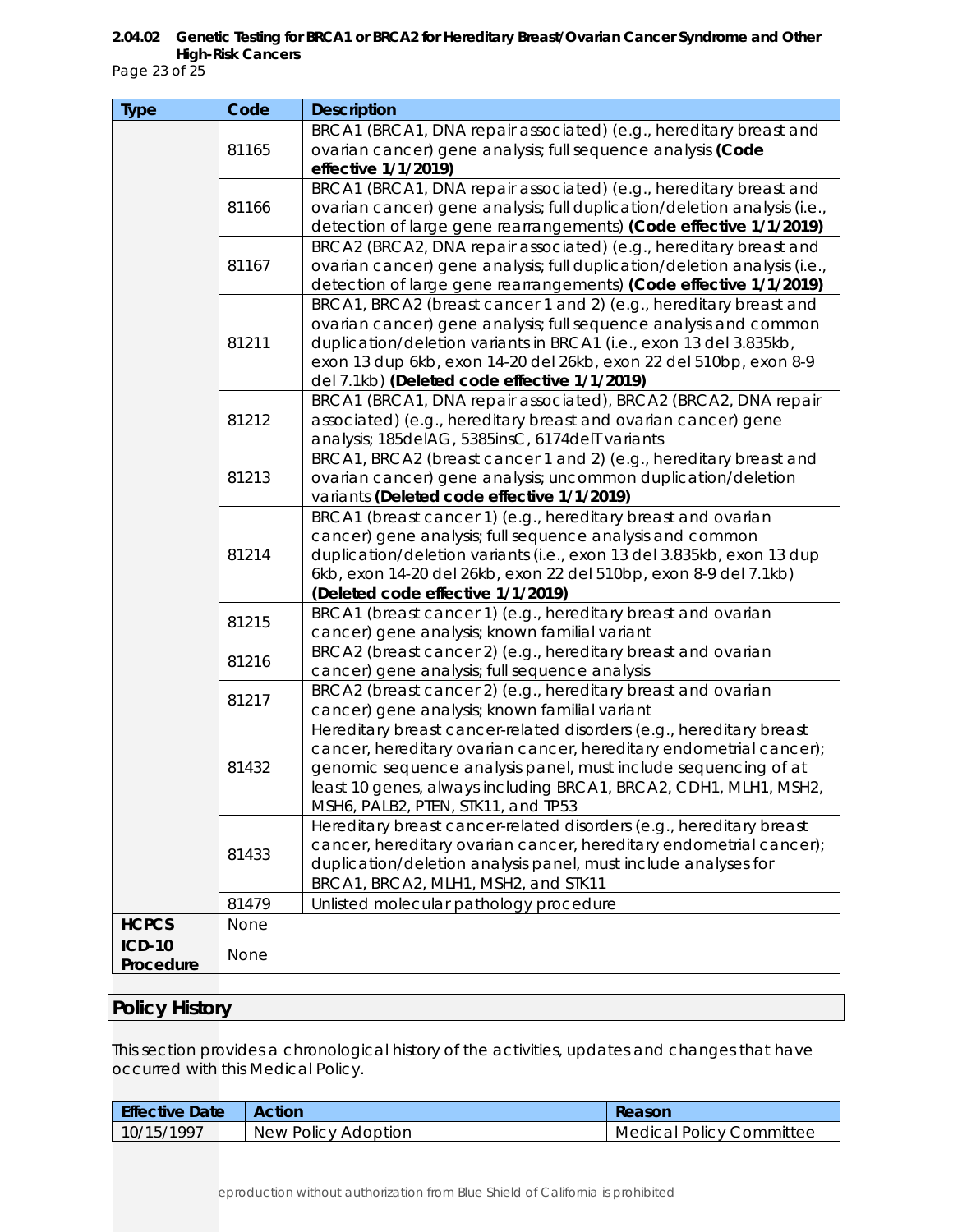Page 24 of 25

| <b>Effective Date</b> | <b>Action</b>                                                                                                                                                    | Reason                          |
|-----------------------|------------------------------------------------------------------------------------------------------------------------------------------------------------------|---------------------------------|
| 06/01/1999            | <b>BCBSA Medical Policy adoption</b>                                                                                                                             | Medical Policy Committee        |
| 05/01/2001            | <b>Administrative Review</b>                                                                                                                                     | <b>Administrative Review</b>    |
| 08/01/2005            | <b>BCBSA Medical Policy adoption</b>                                                                                                                             | Medical Policy Committee        |
| 10/01/2005            | <b>Administrative Review</b>                                                                                                                                     | <b>Administrative Review</b>    |
| 01/11/2008            | Policy Revision                                                                                                                                                  | <b>Medical Policy Committee</b> |
| 12/05/2008            | Policy Revision                                                                                                                                                  | <b>Medical Policy Committee</b> |
| 05/06/2009            | Coding Update                                                                                                                                                    | <b>Administrative Review</b>    |
| 07/28/2009            | Criteria Revised                                                                                                                                                 | <b>Medical Policy Committee</b> |
| 11/04/2009            | Coding update                                                                                                                                                    | <b>Administrative Review</b>    |
| 04/02/2010            | Policy revision with position change to clarify<br><b>BART</b> testing                                                                                           | <b>Medical Policy Committee</b> |
| 07/15/2010            | Policy Revision with position change<br>adopting 2010 NCCN guidelines                                                                                            | <b>Medical Policy Committee</b> |
| 09/13/2010            | Coding Update                                                                                                                                                    | <b>Administrative Review</b>    |
| 03/30/2012            | Title change from BRCA1 and BRCA2 Genetic<br>Testing with position change                                                                                        | <b>Medical Policy Committee</b> |
| 06/13/2012            | Coding Update                                                                                                                                                    | Administrative Review           |
| 08/21/2012            | Administrative Update (Clarification of Policy<br>Guideline)                                                                                                     | <b>Administrative Review</b>    |
| 02/22/2013            | Coding Update                                                                                                                                                    | <b>Administrative Review</b>    |
| 03/29/2013            | Policy revision with position change                                                                                                                             | <b>Medical Policy Committee</b> |
| 10/9/2013             | Administrative Update (Clarification of BART<br>testing policy statement)                                                                                        | <b>Administrative Review</b>    |
| 12/19/2013            | Policy revision with position change                                                                                                                             | <b>Medical Policy Committee</b> |
| 03/30/2015            | Administrative Update (Revision and<br>clarification of the Documentation Required<br>section)                                                                   | <b>Administrative Review</b>    |
| 08/31/2015            | Policy title change from Genetic Testing for<br>Hereditary Breast and/or Ovarian Cancer<br>Administrative Update (Formatting changes<br>only)                    | <b>Administrative Review</b>    |
| 02/01/2016            | Coding update                                                                                                                                                    | Administrative Review           |
| 01/01/2017            | Policy title change from Genetic Testing for<br>Hereditary Breast and/or Ovarian Cancer<br>Syndrome (BRCA1/BRCA2)<br>Policy revision without position change     | <b>Medical Policy Committee</b> |
| 09/01/2017            | Policy revision without position change                                                                                                                          | <b>Medical Policy Committee</b> |
| 01/01/2018            | Policy revision without position change                                                                                                                          | <b>Medical Policy Committee</b> |
| 04/01/2018            | Policy revision without position change                                                                                                                          | <b>Medical Policy Committee</b> |
| 07/01/2018            | Policy revision without position change                                                                                                                          | <b>Medical Policy Committee</b> |
| 01/01/2019            | Policy title change from Genetic Testing for<br>Hereditary Breast/Ovarian Cancer Syndrome<br>(BRCA1 or BRCA2)<br>Policy statement clarification<br>Coding update | <b>Administrative Review</b>    |

# **Definitions of Decision Determinations**

**Medically Necessary:** A treatment, procedure, or drug is medically necessary only when it has been established as safe and effective for the particular symptoms or diagnosis, is not investigational or experimental, is not being provided primarily for the convenience of the patient or the provider, and is provided at the most appropriate level to treat the condition.